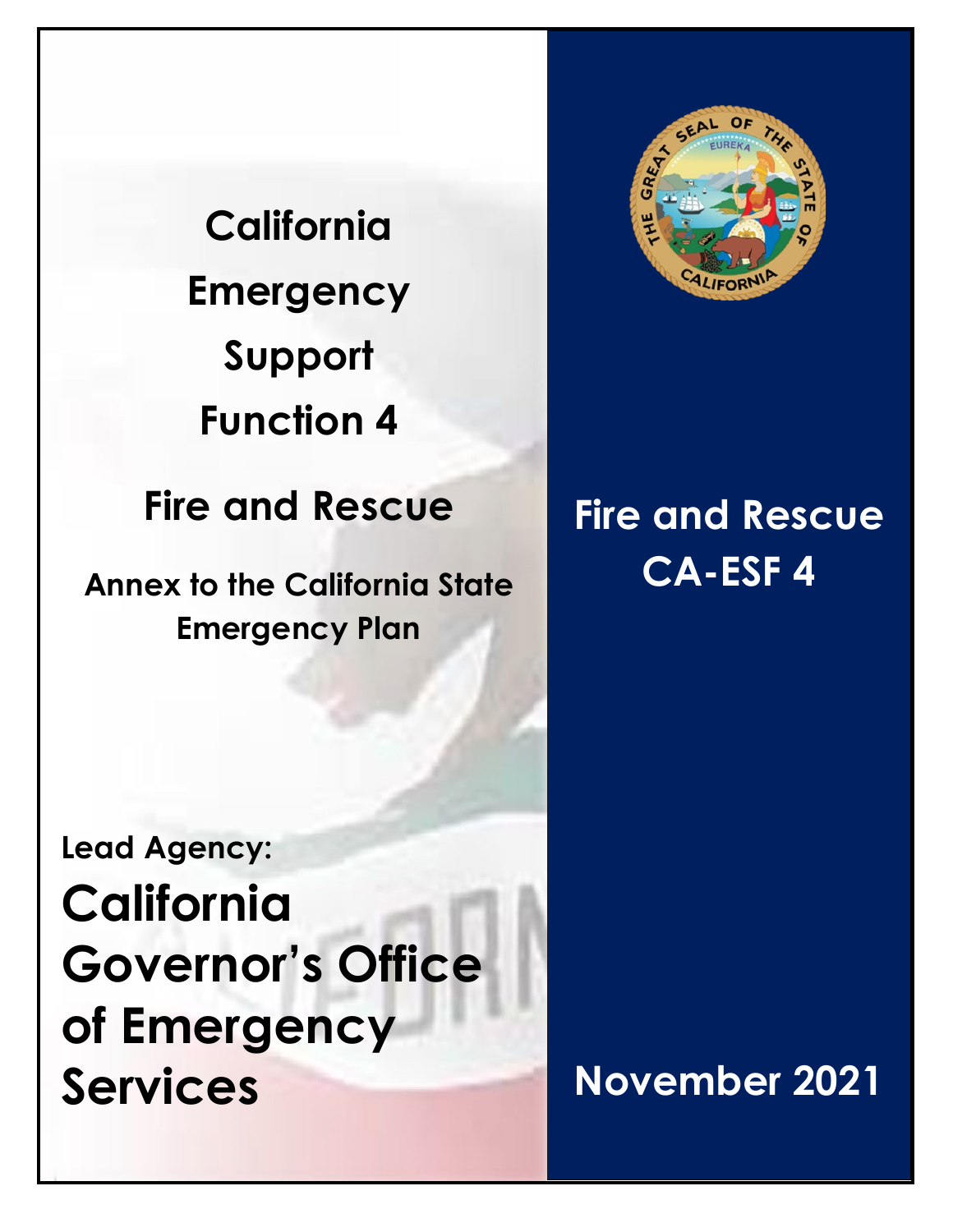This Page Intentionally Blank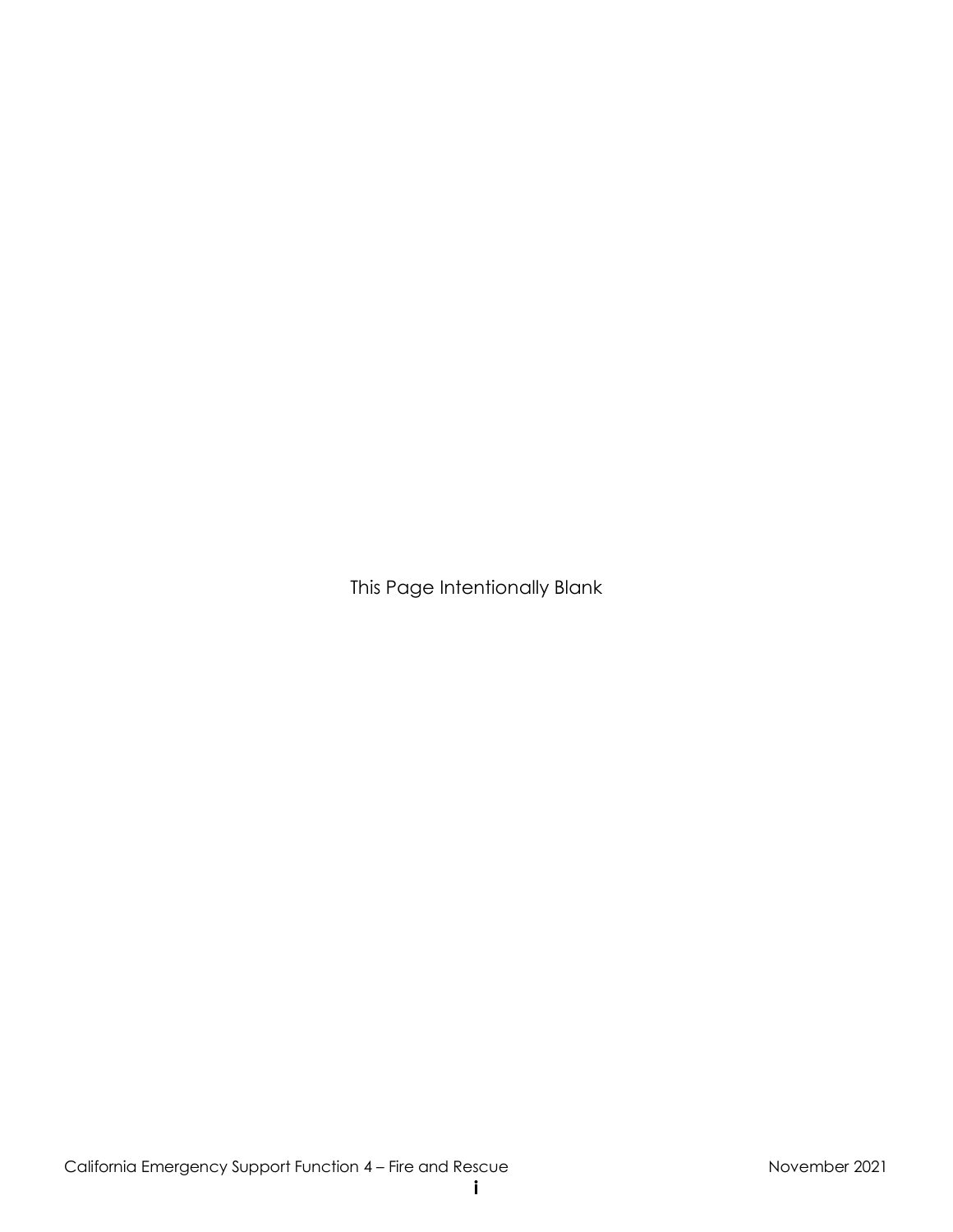The most current copy of this annex, including any changed pages, is available through the Planning and Preparedness Branch of the California Governor's Office of Emergency Services at 3650 Schriever Avenue, Mather, CA 95655. Copies are also available on the **Planning and Preparedness Branch web page**.

| Date | <b>Summary of Changes</b> | Name |
|------|---------------------------|------|
|      |                           |      |
|      |                           |      |
|      |                           |      |
|      |                           |      |
|      |                           |      |
|      |                           |      |
|      |                           |      |
|      |                           |      |
|      |                           |      |
|      |                           |      |
|      |                           |      |
|      |                           |      |
|      |                           |      |
|      |                           |      |
|      |                           |      |
|      |                           |      |
|      |                           |      |
|      |                           |      |
|      |                           |      |
|      |                           |      |
|      |                           |      |
|      |                           |      |
|      |                           |      |
|      |                           |      |
|      |                           |      |
|      |                           |      |
|      |                           |      |
|      |                           |      |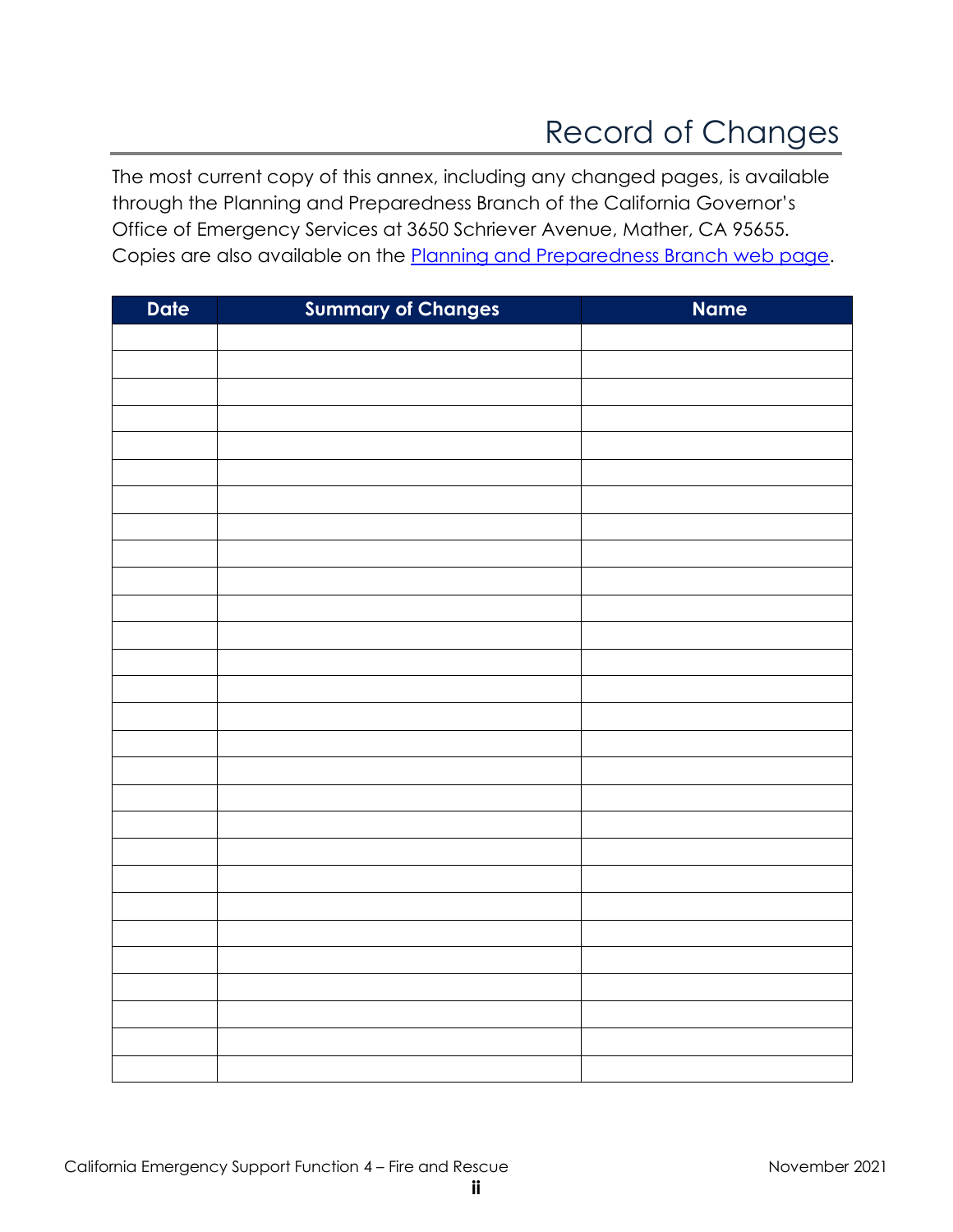## **Table of Contents**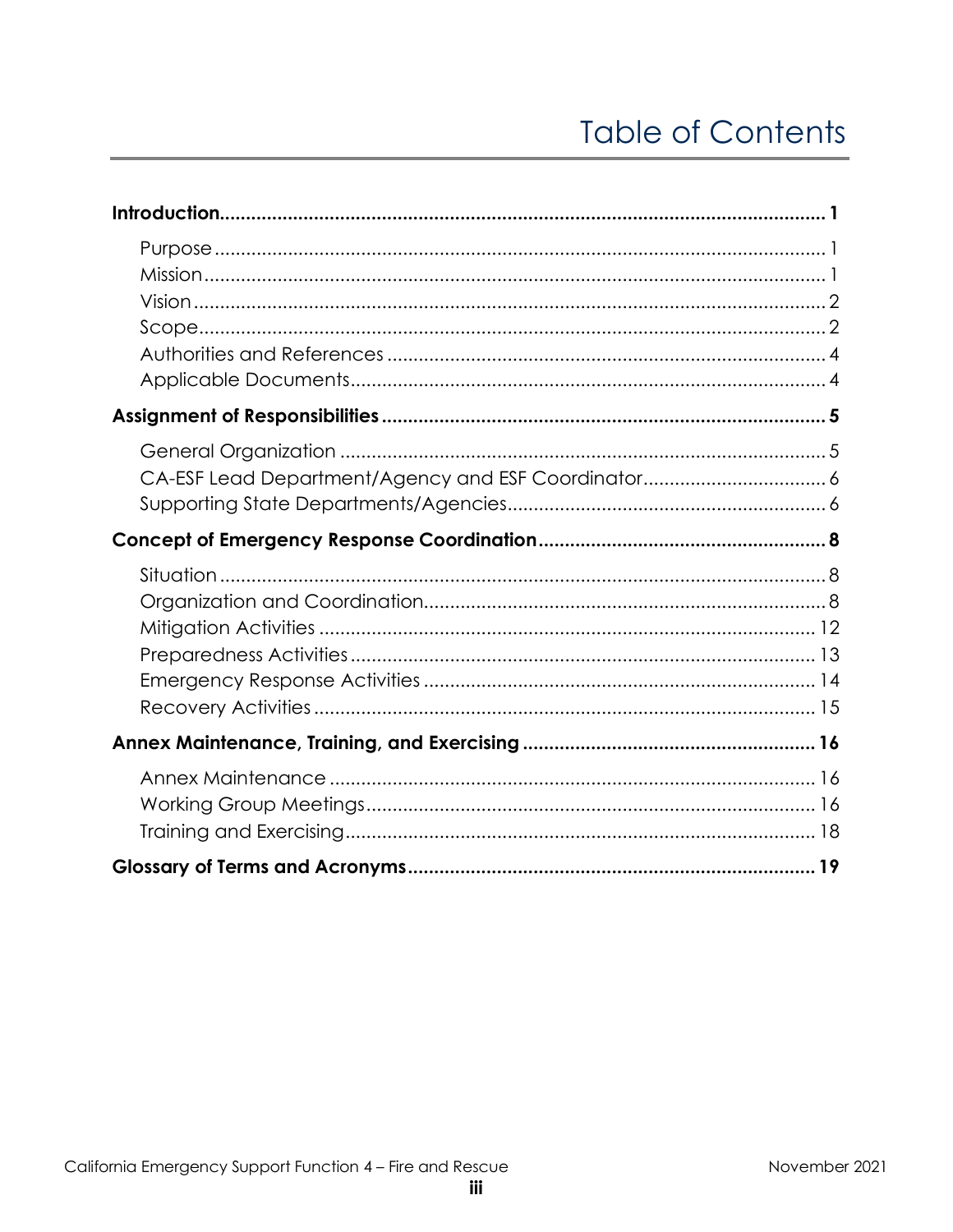## <span id="page-4-1"></span><span id="page-4-0"></span>**Purpose**

The purpose of each of the 18 California Emergency Support Functions (CA-ESFs) is to provide a single-point collection of subject matter expertise to enhance collaboration, coordination, and cooperation between its member stakeholders within the four phases (mitigation, preparedness, response, and recovery) of emergency management.

Fire and Rescue stakeholders organized as FIRESCOPE (**FI**refighting **RES**ources of **C**alifornia **O**rganized for **P**otential **E**mergencies) following the disastrous 1970 wildland fires in southern California. The goal of the FIRESCOPE group was to create and implement new applications in fire service management, technology, and coordination, with an emphasis on incident command and multi-agency coordination. This dynamic, statewide program continues to serve the needs of the California Fire Service today.

Many CA-ESF 4 stakeholders have already organized as FIRESCOPE, and there is some overlap between the FIRESCOPE system and the emergency support function purpose, especially in preparedness planning. This CA-ESF 4 - Fire and Rescue Annex describes FIRESCOPE. The purpose of this CA-ESF 4 - Fire and Rescue/FIRESCOPE Annex to the State of California Emergency Plan (SEP) is to define the actions and roles necessary to provide a coordinated response within the fire and rescue community and to describe the Emergency Support Function activities of itsstakeholders.

## <span id="page-4-2"></span>**Mission**

The mission of FIRESCOPE is to provide recommendations and technical assistance to the California Governor's Office of Emergency Services (Cal OES), to maintain the FIRESCOPE decision process, and to continue the operation, development, and maintenance of the FIRESCOPE Incident Command System (ICS) and the Multi-Agency Coordination System (MACS). In relation to California's Fire & Rescue Mutual Aid System, the mission of the FIRESCOPE Board of Directors and Cal OES Fire and Rescue Services AdvisoryCommittee is to provide professional recommendations and technical assistance to the Cal OES Director and the Cal OES Fire and Rescue Division on program elements. The decision-making process for these matters' rests within a majority-rule process based on the size of the Board and limited discussion time; minority viewpoints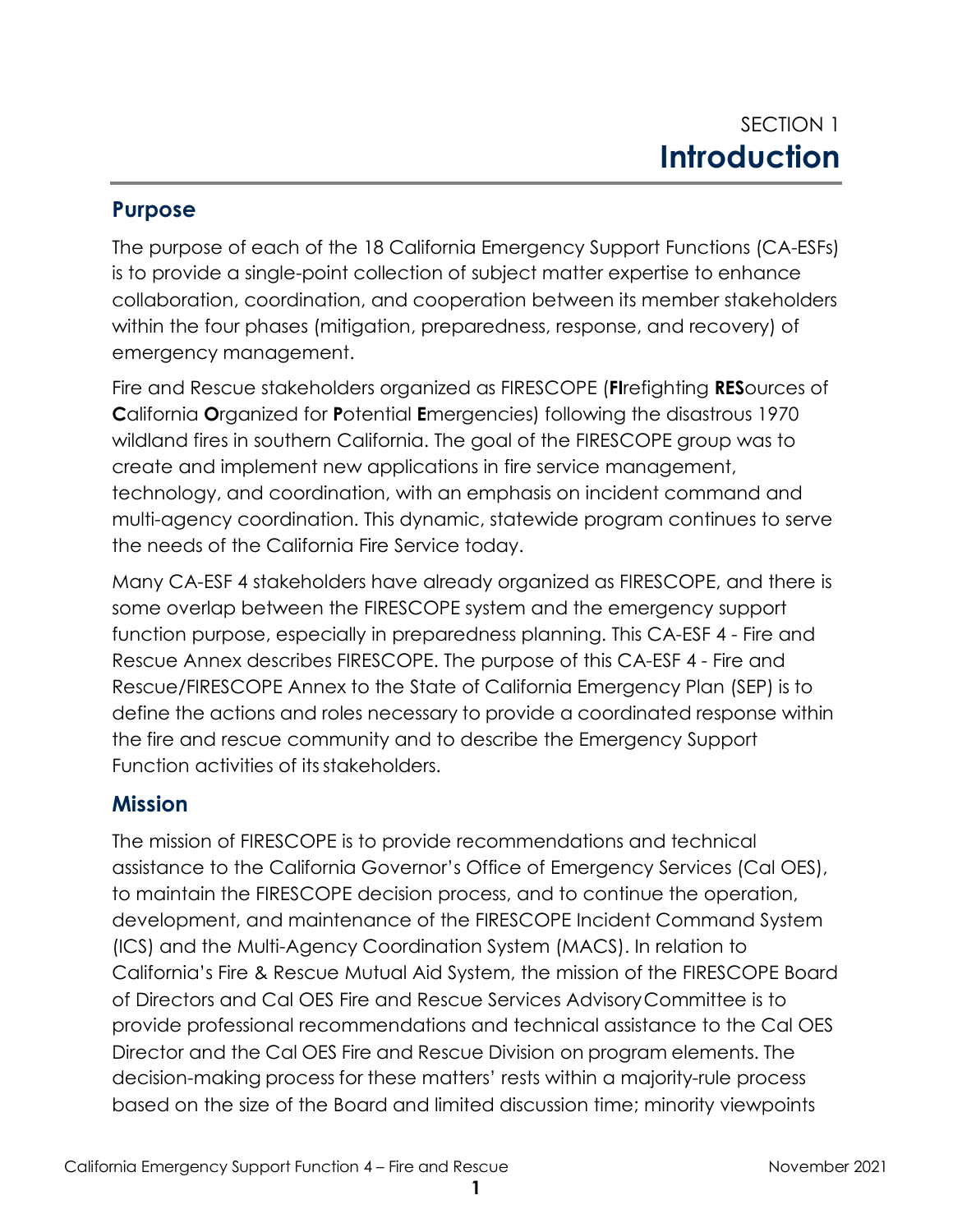are also forwarded to the Cal OES Director for consideration. FIRESCOPE strives to enhance the following:

- Methods for coordinating multi-agency resources during major emergencies.
- Methods for forecasting fire behavior and assessing fire, weather, and terrain conditions on an incident.
- Standard terminology for incident management.
- Multi-agency incident communications.
- Multi-agency training on components and products/services developed by FIRESCOPE.
- Common mapping systems and symbology.
- Incident information management.
- Regional operational coordination centers for regional multi-agency coordination.

#### <span id="page-5-0"></span>**Vision**

The FIRESCOPE Board of Directors and Cal OES Fire and Rescue Services Advisory Committee's vision is to continue national leadership in the development of allhazard incident management systems and MACS, to enhance and encourage full participation by the California Fire Service in the statewide Fire and Rescue Mutual Aid System, and to provide a common voice for the California Fire Service relating to these issues.

#### <span id="page-5-1"></span>**Scope**

The FIRESCOPE organization represents all facets of local, rural, tribal, and metropolitan fire departments, the California Department of Forestry and Fire Protection (CAL FIRE), and federal fire agencies (the U.S. Department of Agriculture-Forest Service (USFS), the U.S. Department of Interior Fire Agencies). Its stakeholders are primarily responsible for municipal and rural fire protection, wildland firefighting, and technical search and rescue (TS&R) programs throughout the state. The activities of its stakeholders are conducted in all locations and settings, including metropolitan, rural, wildland/urban interface, remote areas, airports, military bases, and private enterprise. Many of the FIRESCOPE stakeholders also conduct such activities as emergency medical services, hazardous material control, and other emergency services that require close coordination between the FIRESCOPE organization and other CA-ESFs, as described below.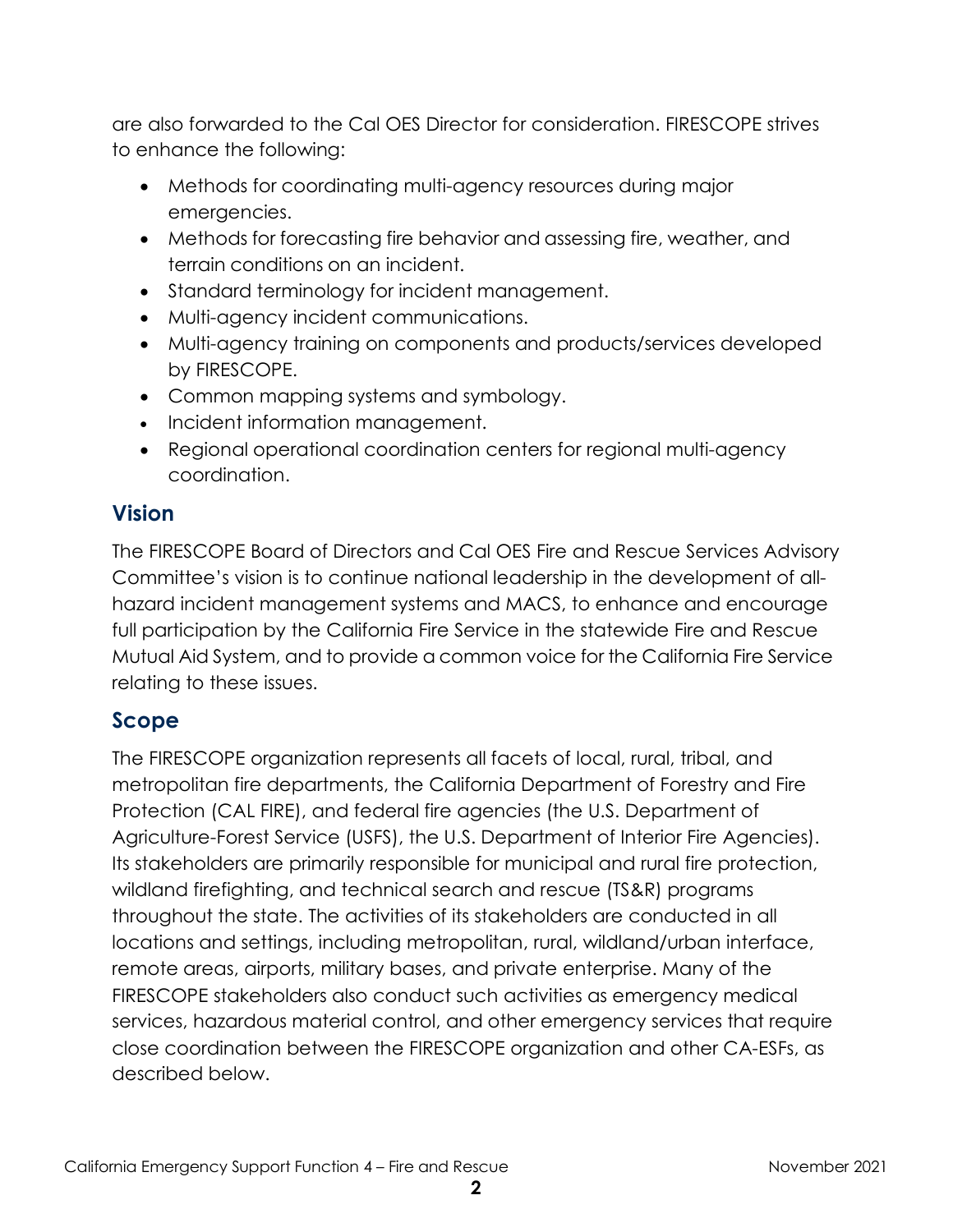The FIRESCOPE Program is intended to unify the various fire agencies within California into one voice and direction. The character of this group is comprised of diverse fire agencies derived from the founding legislation. The synergy created by these diverse fire agencies provides valuable input to the Director of Cal OES in addressing the future of fire/rescue services in California and assures a wide representation for the continued development of FIRESCOPE products.

The organization/program of the FIRESCOPE Advisory Board deals with mutual aid and assistance, cooperative agreements, fire/rescue regional policy issues, and to advise the Director of Cal OES in matters of statewide importance.

The FIRESCOPE Technical Search & Rescue (TS&R) Specialist Group is tasked with the responsibility to review, update, and maintain minimum operational standards necessary to support the TS&R discipline as anelement of FIRESCOPE. The Specialist Group is responsible for reviewing, updating, maintaining, and developing, as needed, the FIRESCOPE documents and products specific to the TS&R discipline.

The FIRESCOPE organization provides support to Cal OES and all levels of the Standardized Emergency Management System (SEMS) during incident response.

#### **Links with Other Emergency Support Functions**

The following CA-ESFs contain stakeholder authorities and responsibilities that are associated with or intersect FIRESCOPE stakeholder authorities and responsibilities:

- CA-ESF 1 Transportation
- CA-ESF 2 Communications
- CA-ESF 3 Construction and Engineering
- CA-ESF 5 Management
- CA-ESF 6 Care and Shelter
- CA-ESF 7 Resources
- CA-ESF 8 Public Health and Medical
- CA-ESF 10 Hazardous Materials
- CA-ESF 11 Food and Agriculture
- CA-ESF 12 Utilities
- CA-ESF 13 Law Enforcement
- CA-ESF 15 Public Information
- CA-ESF 17 Volunteers and Donations Management
- CA-ESF 18 Cyber Security
- \* CA-ESF 9 Search and Rescue merged into CA-ESFs 4 and 13
- \*\* CA-ESF 16 Evacuation merged into CA-ESF 13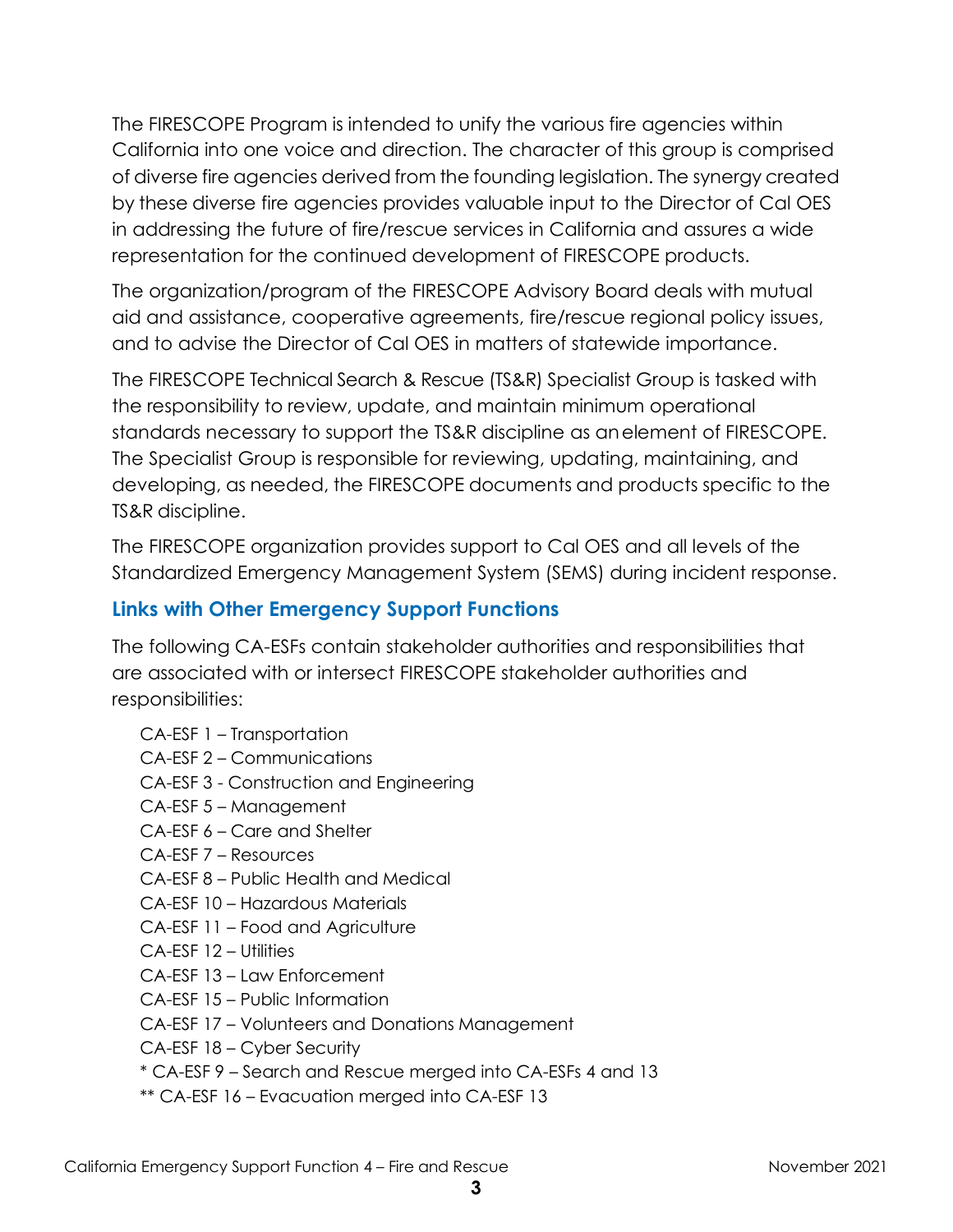## <span id="page-7-0"></span>**Authorities and References**

**Exhibit 1-1: Authorities California Emergency Services Act (ESA), California Government Code (GOV), and California Health and Safety Code (HSC)** 

| Code                  | <b>Description</b>                                                                                                                                                                                                                                                                                                                                                                                                                                                                                                                                                      |  |
|-----------------------|-------------------------------------------------------------------------------------------------------------------------------------------------------------------------------------------------------------------------------------------------------------------------------------------------------------------------------------------------------------------------------------------------------------------------------------------------------------------------------------------------------------------------------------------------------------------------|--|
| GOV §§8565-<br>8574   | The Governor may assign to a state agency any activity<br>concerned with the mitigation of the effects of an emergency of<br>a nature related to the existing powers and duties of such<br>agency, including inter-state activities, and it shall thereupon<br>become the duty of such agency to undertake and carry out<br>such activity on behalf of the state.                                                                                                                                                                                                       |  |
| <b>GOV §8607</b>      | The California ESA establishes the SEMS that is followed in the<br>State of California.                                                                                                                                                                                                                                                                                                                                                                                                                                                                                 |  |
| GOV §8568-            | The State Emergency Plan (SEP) provides a consistent, statewide<br>framework to enable state, local, and tribal governments; federal<br>government; the private sector; and volunteers to work together<br>to mitigate, prepare for, respond to, and recover from the effects<br>of emergencies regardless of cause, size, location, or complexity.<br>The SEP is developed under the authority conveyed to the<br>Governor in accordance with the California Emergency Services<br>Act (ESA). The SEP establishes the use of CA-ESFs to support<br>emergency response. |  |
| HSC §§13070-<br>13073 | Cal OES, CAL FIRE, and the State Fire Marshal are to jointly<br>establish and administer the FIRESCOPE Program.                                                                                                                                                                                                                                                                                                                                                                                                                                                         |  |

#### **Legislative Actions**

By legislative action, the FIRESCOPE Board of Directors and CalOES Fire and Rescue Service Advisory Committee were consolidated into a working partnership on September 10, 1986. This consolidation represents all facets of local, rural, and metropolitan fire departments, CAL FIRE, and federal fire agencies.

#### <span id="page-7-1"></span>**Applicable Documents**

The FIRESCOPE Board of Directors and its stakeholders conduct activities and develop, enhance, and maintain fire service standards in California based on specific operational plans, agreements, guidelines, and procedures, as summarized in Exhibit 1-2. Visit<https://firescope.caloes.ca.gov/publications> for the complete list of FIRESCOPE documents.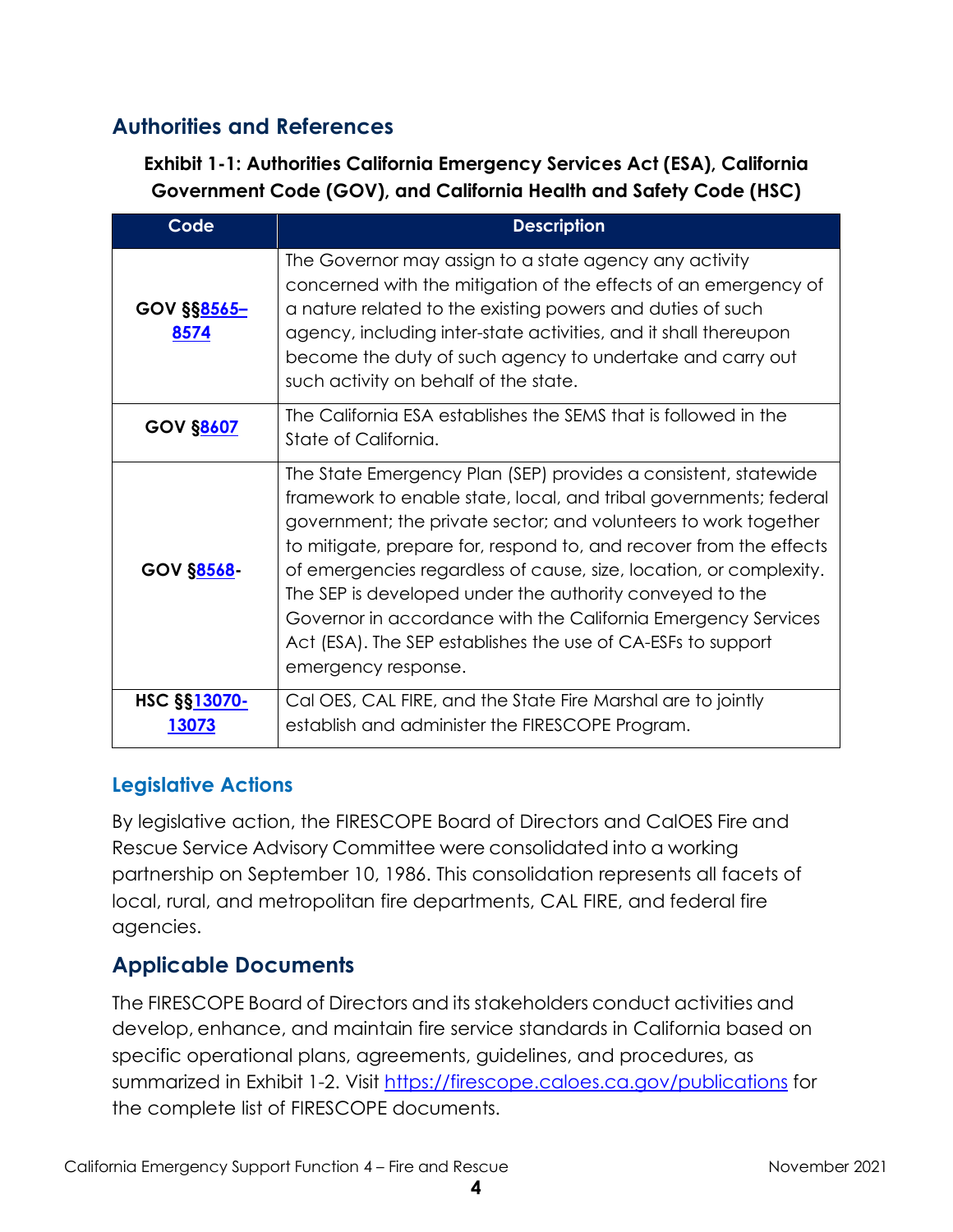#### <span id="page-8-1"></span><span id="page-8-0"></span>**General Organization**

To ensure decisions by the Board of Directors pertaining to FIRESCOPE products support the statewide Fire and Rescue Mutual Aid System, FIRESCOPE decision-making is based on a standardized method known as the "Decision Process". This process of decision-making involves all levels of the FIRESCOPE organization, with interaction between levels administratively supported by FIRESCOPE's Executive Coordinator. Issues, depending on the type and kind, may enter the decision process at any organizational level. Decision process issues are categorized as follows:

- Developmental Issues that involve the development of new, or modification of existing, FIRESCOPE-developed products.
- Policy and Procedural Issues that affect the management and operation of FIRESCOPE and the Fire and Rescue Mutual Aid System.
- Informational Issues of general interest that do not normally require action taken by FIRESCOPE.

The general procedures that govern how these three issue categories are addressed within the decision process are as follows:

- Developmental issues are the responsibility of FIRESCOPE to provide the required staff work to validate issue appropriateness and to develop those products that adequately address issue needs.
- Staff work can involve the use of Specialist and Working Groups. When products are developed, they will be forwarded to the Operations Team for review and approval. It will be the responsibility of the Operations Team to determine the level of involvement by the Board of Directors in review of Task Force-developed products.
- Policy and procedural issues being addressed through the decision process require that issues be identified as applicable to the statewide Fire and Rescue Mutual Aid System or as FIRESCOPE-related issues. For those issues involving mutual aid, the Board of Directors serves as an advisor to the Cal OES Director. As determined by the Board of Directors, other organizational levels of FIRESCOPE and/or the statewide Fire and Rescue Mutual Aid System may be involved to support this advisory role.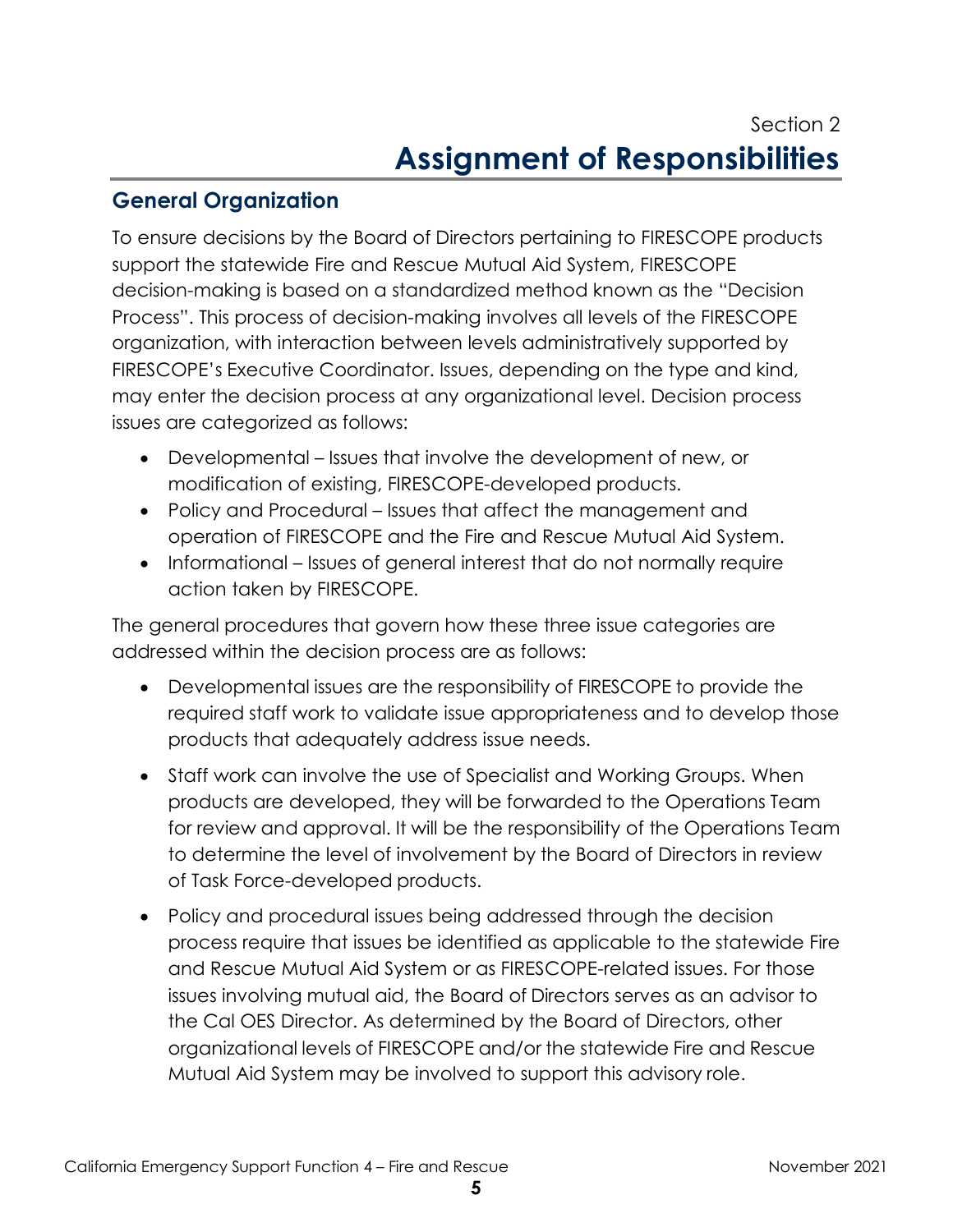For those issues involving FIRESCOPE (ICS/MACS), the Board of Directors serves as the final decision-making authority of the decision process. The Operations Team and the Task Force will provide the required staff work to analyze issue impacts and to recommend the course of action to be taken.

Informational issues can be addressed at any organizational level. The organizational level receiving the informational issue will have the responsibility of determining whether an issue will need to be provided to other levels as information. The Executive Coordinator will assist in the exchange of information between all organizational levels of FIRESCOPE.

All decisions within the decision process for FIRESCOPE products are made by consensus. Decisions pertaining exclusively to the statewide Fire and Rescue Mutual Aid System are made by a simple majority vote of the Board of Directors. If an issue should arise in which consensus cannot be achieved, the unresolved issue will be forwarded to the next organizational level for review and resolution with an explanation as to the reason(s) for non-consensus. The Board of Directors will serve as the final authority in addressing issues of non-consensus within the decision process.

**An up-to-date FIRESCOPE Organizational Chart can be found on the Cal OES FIRESCOPE website at** <https://firescope.caloes.ca.gov/>

#### <span id="page-9-0"></span>**CA-ESF Lead Department/Agency and ESF Coordinator**

Cal OES is the designated Lead State Agency for CA-ESF 4. The Lead State Agency and CA-ESF Coordinator provide liaison between FIRESCOPE, other CA-ESFs, and Cal OES.

#### **FIRESCOPE Executive Coordinator**

<span id="page-9-1"></span>The State Fire and Rescue Coordinator of Cal OES is the Executive Coordinator for FIRESCOPE. The Executive Coordinator oversees the Fire and Rescue Mutual Aid System that provides additional emergency response coordination through its six Regional Mutual Aid Coordinators and the Fire and Rescue Mutual Aid Plans at the local, Operational Area (OA), regional, and state government levels.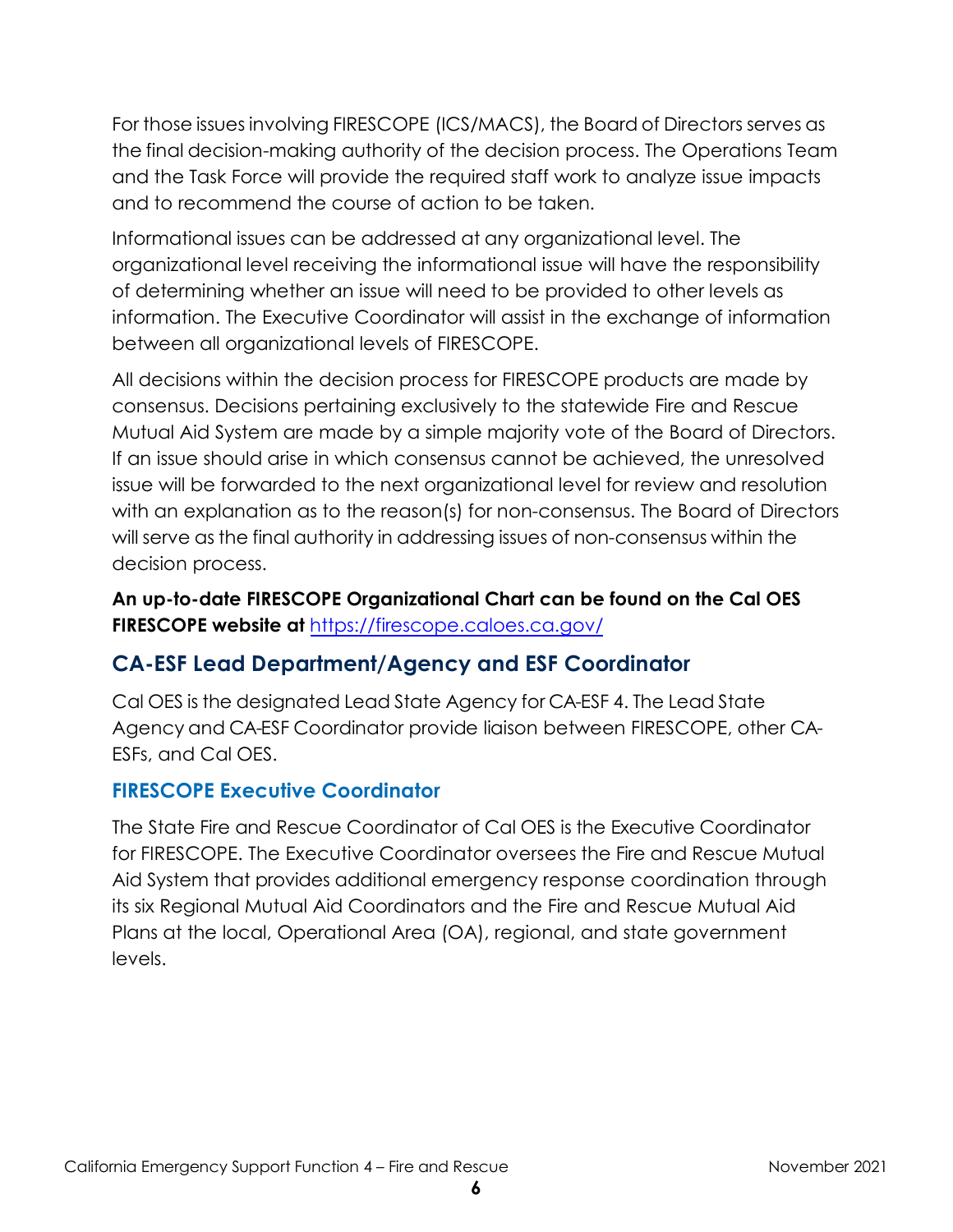## **Supporting State Departments/Agencies**

The following State agencies and departments are listed as support to FIRESCOPE in the State of California Emergency Plan (SEP):

- CAL FIRE
- California Conservation Corps
- California National Guard
- Department of Corrections and Rehabilitation
- Department of Developmental Services
- Department of Fish and Game
- Department of Parks and Recreation
- Department of Toxic Substances Control
- Emergency Medical Services Authority
- Environmental Protection Agency
- Health and Human Services Agency
- Natural Resources Agency
- Office of Planning and Research
- University System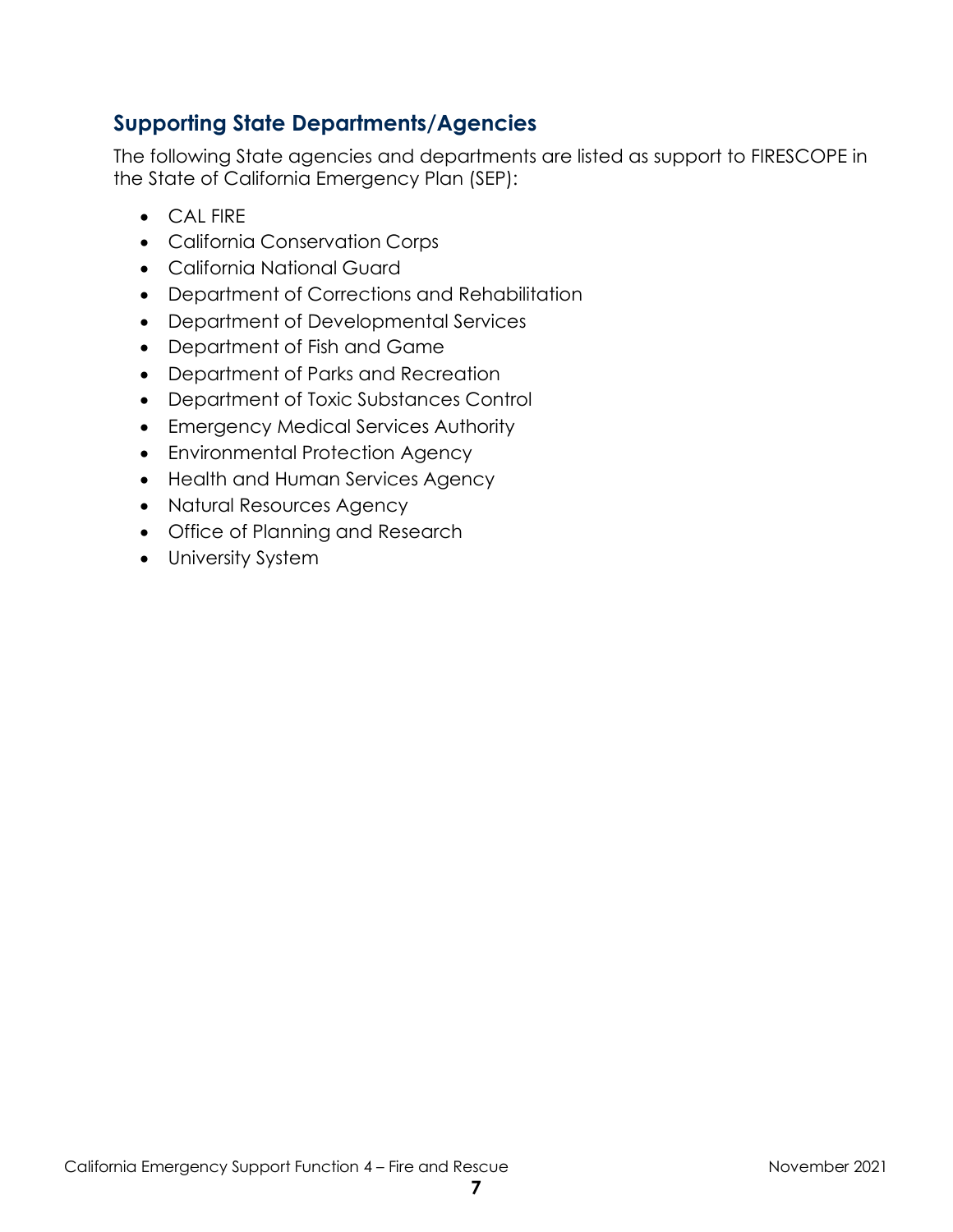## <span id="page-11-0"></span>SECTION 3 **Concept of Emergency Response Coordination**

## **General**

As emergencies escalate across jurisdictional boundaries, many components of MACS are activated and integrated through FIRESCOPE. CA-ESF 4 Coordinators are assigned to facilitate activities and actions among stakeholders and to ensure they are coordinated according to established response system agreements, processes, and procedures.

#### <span id="page-11-1"></span>**Situation**

The Situation Unit in a FIRESCOPE Multi-Agency Coordination Center is responsible for the collection and organization of incident status and situation information. They evaluate, analyze, and display information. Functions include the following:

- Maintain incident situation status, including locations, kinds, and sizes of incidents, potential for damage, control problems, and any other significant information regarding each incident.
- Maintain information on environmental issues, status of cultural and historic resources, and condition of sensitive populations and areas.
- Maintain information on meteorological conditions and forecast conditions that may influence incident operations.
- Request/obtain resource status information from the Resources Unit or agency dispatch sources.
- Combine, summarize, and display data for all incidents according to established criteria.
- Collect information on accidents, injuries, deaths, and any other significant occurrences.
- Develop projections of future incident activity.

## <span id="page-11-2"></span>**Organization and Coordination**

During an emergency response situation, FIRESCOPE Coordinators will ensure collaboration and coordination of its stakeholders through MACS, as required by SEMS. FIRESCOPE maintains close coordination with many emergency response coordinating entities within and outside the state for the purpose of ensuring compatibility, standardization, and a unified effort inresponding to emergencies involving FIRESCOPE stakeholders.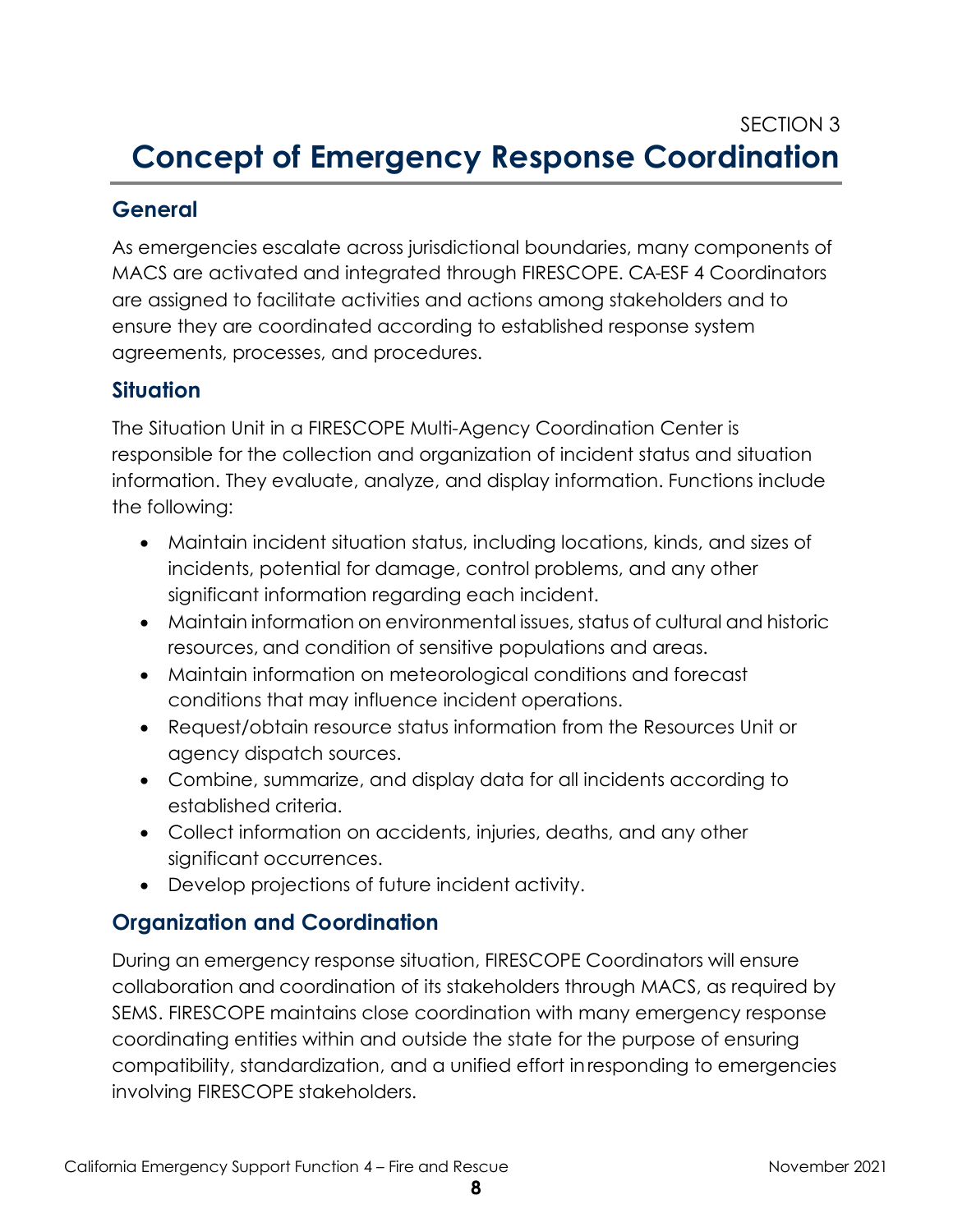FIRESCOPE stakeholders assist each other and coordinate their activities in support of an emergency incident through MACS processes, as described in the FIRESCOPE documents. CA-ESF 4 Fire and Rescue Coordinators oversee the California Fire and Rescue Mutual Aid Plan and its multiagency processes for accessing resources in a timely manner.

#### **Alert and Notification**

Four operating modes have been established for the FIRESCOPE MACS. The decision to change modes will be made through consensus by the North and South Interagency Duty Chiefs for Cal OES, CAL FIRE, US Department of Agriculture's Forest Services (USFS), and US Department of the Interior's Office of Wildland Fire. MACS Modes are determined independently in the North and South regions.

Modes 1 and 2 reflect a non-critical regional situation. Generally, in Modes 1 and 2, there are no major multiple incidents that would require extended use of multiagency resources. Most of the MACS coordination points will be operational on a 24-hour-day basis in Modes 1 and 2; although, several points will make alternate arrangements for contacts and responsibilities during nighttime and /or weekends. The basic distinction between Modes 1 and 2 is seasonal.

Mode 3 reflects a serious situation or the potential for a serious situation. A serious situation could be a high potential incident that involves the use of multiagency resources. Generally, a Mode 3 condition would prevail when one to three such incidents were occurring simultaneously. Mode 3 could also be called if an emergency warrants it. For example, severe weather conditions or a tsunami warning could be sufficient to initiate Mode 3. Another condition that could warrant Mode 3 would be a major commitment of fire suppression resources to out-of-region incidents.

Mode 4 signifies the existence of a total regional or statewide area effort where resource use priorities require a concerted multiagency coordination effort for All Hazard and/or Wildland incidents. A statewide MAC operation may be established in Sacramento, while the Regional MAC Operations will be activated in Riverside (South Operations) and /or in Redding (North Operations).Agency representatives will convene by either conference call or in person at the regional MAC Center and are authorized to speak and commit resources for their agency(s).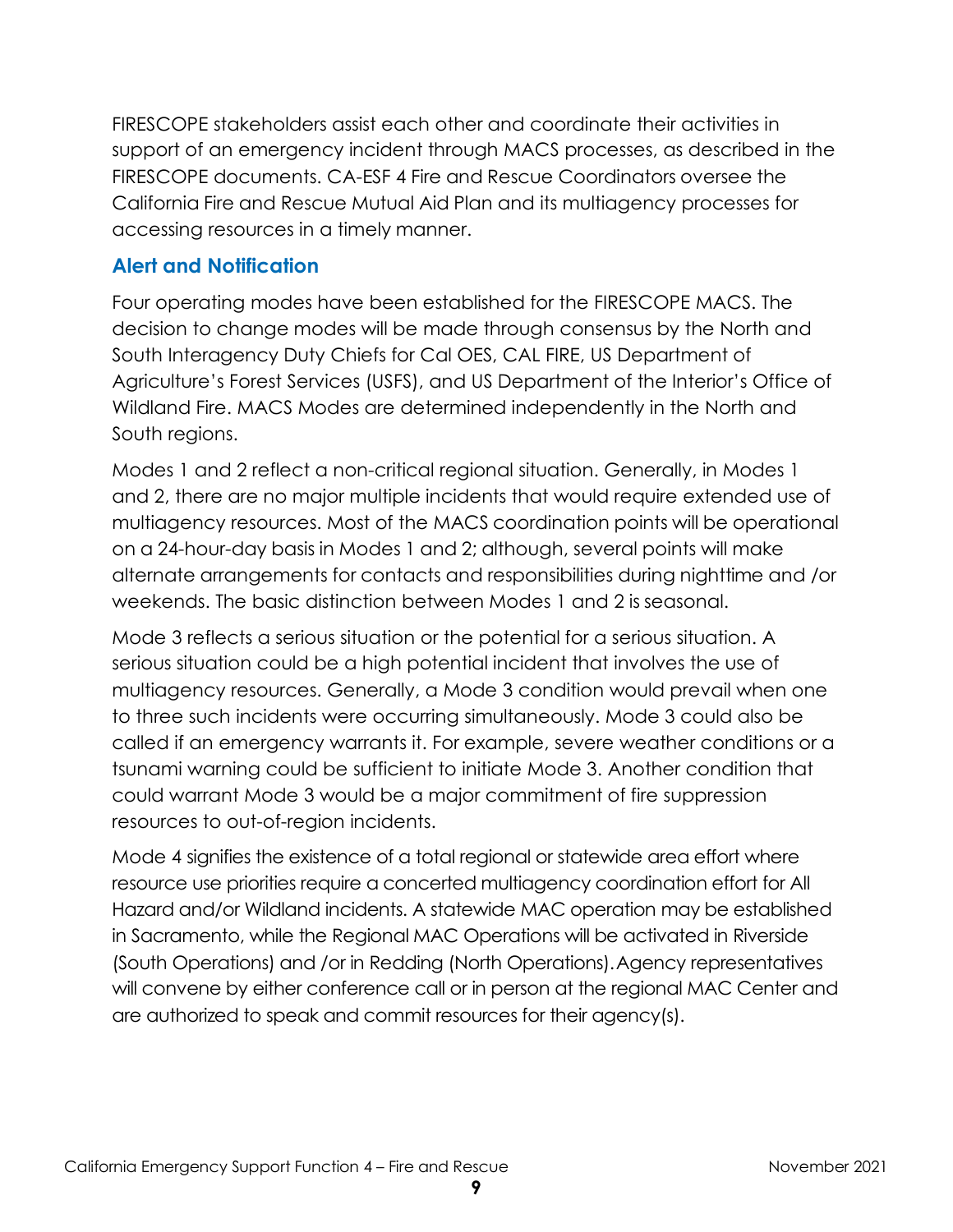#### **Information Sharing and Situation Assessment**

FIRESCOPE stakeholders manage a comprehensive, up-to-date emergency incident status and situation database for access by its members and for public information functions for decision analysis and priority setting at the executive management level. Components of this activity include the following:

- Current statewide fire and rescue resource status information.
- California Red Flag Warnings and Fire Weather Watches.
- Current CAL FIRE incident information.
- Current federal fire agency incident information.
- Daily and weekly situation reports.
- National 7-day significant fire potential outlook.
- Inci-Web incident information system and status.
- Northern and Southern California daily weather outlook.
- Northern and Southern California Coordination Centers situation and condition reports.
- Maps and satellite imagery.
- Mapping tools.
- Availability of incident command teams.

#### **Emergency Assistance**

Emergency assistance exists in many forms that can be accessed by FIRESCOPE stakeholders. FIRESCOPE Coordinators will provide the subject matter expertise within an Emergency Operations Center (EOC) to ensure that resource requests are filled utilizing the appropriate alternatives listed below.

- California Disaster and Civil Defense Master Mutual Aid Agreement (MMAA).
- Assistance by Hire (ABH).
- Local Agreements.
- California Cooperative Wildland Fire Management and Stafford Act Response Agreement (CFMA).
- California Fire Assistance Agreement (CFAA).
- Mission Tasking of State agencies.
- Emergency Management Assistance Compact (EMAC).

#### **Agreements of Cooperation**

It is in the best interest of local, state, tribal, and federal agencies to cooperate to achieve objectives of common interest and concern. The concept of a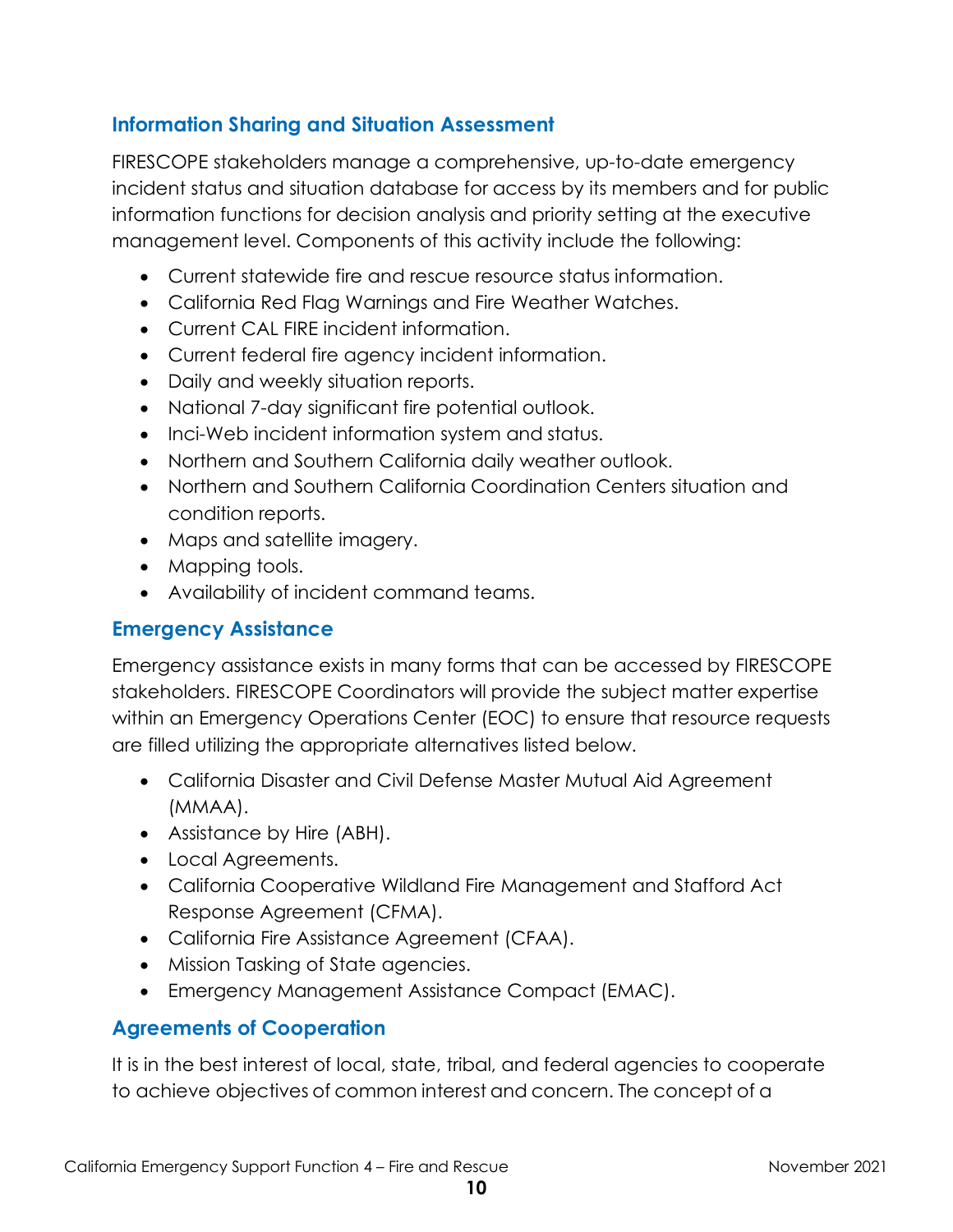functionally integrated fire protection system involving local, state, tribal, and federal resources, is the most effective method of delivering fire protection where life, property, and natural resource values are at risk.

There is an array of agreements at various levels of governments and between agencies thatallow for and aid during times of emergencies. These agreements may provide assistance in the form of the MMAA, where assistance is rendered without reimbursement for service, or assistance by hire, where the assistance will be reimbursed by the user under a pre-arranged agreement.

Local Agreements are voluntary agreements between two or more local entities that describe the initial responses to incidents occurring within adjoining areas or in areas of close proximity. The agreements will determine whether the responses are mutual aid or assistance by hire.

The CFMA is an agreement between CAL FIRE, the USFS, the United States Department of Interior Bureau of Land Management (BLM), the United States Department of Interior National Park Service (NPS), the United States Department of Interior Fish and Wildlife Service (FWS), and the United States Department of Interior Bureau of Indian Affairs (BIA) (collectively known as Forest Agencies). The Forest Agencies acknowledge that differences exist between agency missions, but that each will represent the other agency's interests and must possess the recognition, knowledge, and understanding of each other's mission, objectives, authorities, and policies.

Wildland fires on intermingled or adjacent lands, managed by state and federal agencies, present a threat to the lands of the other. State and federal agencies have recognized a need to assist each other on suppression of wildland fires on lands adjacent to each other. These lands are commonly referred to as Direct Protection Area (DPA). DPA is described as an area delineated by boundaries regardless of statutory responsibility, and protection is assumed by administrative units of either the federal agencies or the state. The agency with direct protection responsibility, known as the Protecting Agency, has assumed both fire suppression and fiscal responsibilities as agreed.

However, at times of severe wildland fire conditions, the Forest Agencies may have a need of local government resources to provide structural protection or to supplement their respective agency- controlled resources to aid in the suppression effort. The agreement for local government fire and emergency assistance to the State of California and federal fire agencies is referred to as the CFAA and is the instrument that endorses this cooperation.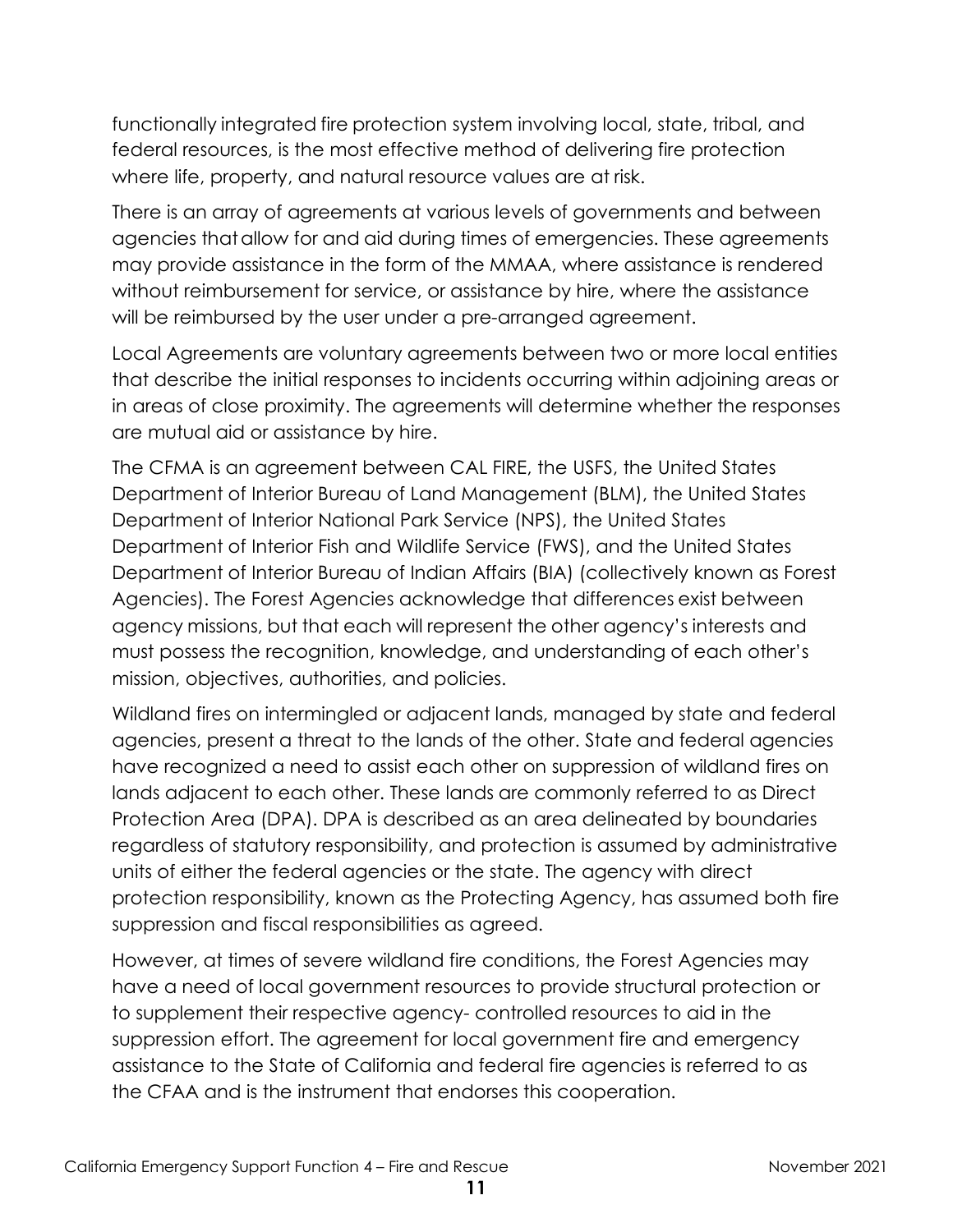The CFAA makes Cal OES and/or various local government jurisdictions emergency fire and rescue resources, in the spirit of cooperation, available for dispatch and use through the State Fire and Rescue Mutual Aid System to CAL FIRE and the Forest Agencies. CFAA allows the CAL FIRE and the Forest Agencies to request emergency assistance of available resources through the State Fire and Rescue Mutual Aid System. In the truest of terms, Forest Agencies are not signature to the State Fire and Rescue Mutual Aid System and do not actively participate by providing resources but are frequent users of the system.

**State Agency Mission Tasking:** Government Code, Section [8595](https://leginfo.legislature.ca.gov/faces/codes_displayText.xhtml?lawCode=GOV&division=1.&title=2.&part=&chapter=7.&article=7.) authorizes the Governor, through Cal OES, to assign emergency activities to state agencies. The Governor may assign to a state agency any activity concerned with the mitigation of the effects of an emergency of a nature related to the existing powers and duties of such agency, including interstate activities, and it shall thereupon become the duty of such agency to undertake and carry out such activity on behalf of the state.

**MMAA:** This agreement is made and entered into by and between the State of California; its various departments and agencies; and the various political subdivisions, municipal corporations, and other public agencies of the State of California. The mutual aid extended under this agreement and the operational plans adopted pursuant thereto shall be without reimbursement unless otherwise expressly provided for by the parties to this agreement.

**EMAC:** This compact provides for mutual assistance between the states entering into this compact in managing any emergency or disaster that is duly declared by the Governor of the affected state, whether arising from natural disaster, technological hazard, manmade disaster, civil emergency aspects of resource shortages, community disorders, insurgency, or enemy attack.

## <span id="page-15-0"></span>**Mitigation Activities**

Mitigation is the effort to reduce loss of life and property by lessening the impact of disasters. This is achieved through risk analysis, which results in information that provides a foundation for mitigation activities that reduce risk. Mitigation activities for FIRESCOPE include the following:

- Identifying stakeholders and engaging them in the mitigation activities of FIRESCOPE.
- Collaborating to pool FIRESCOPE resourcesto prevent hazards and to reduce vulnerability (leveraging funding, resources, and people).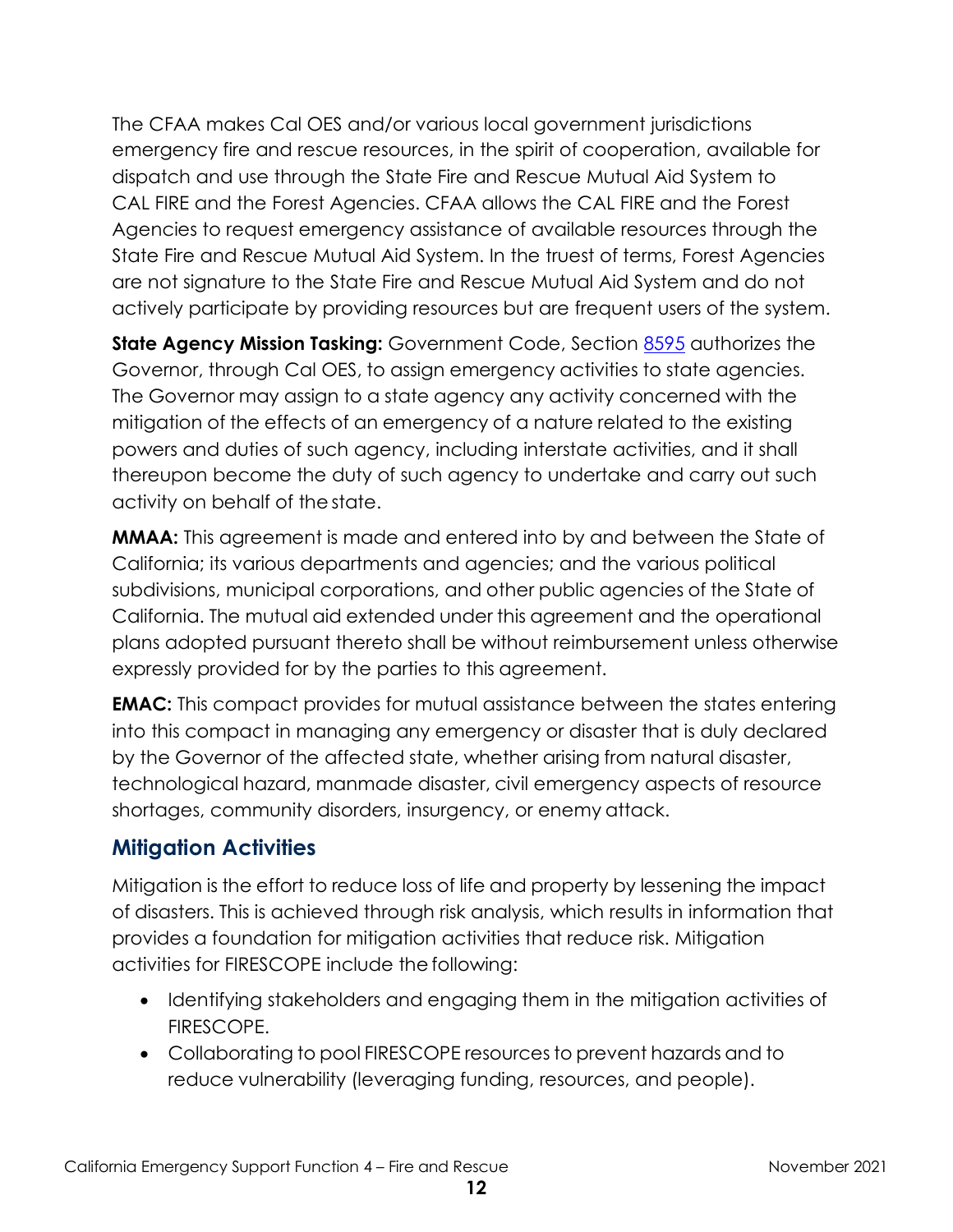- Developing strategies and processes to prevent or reduce the impact of events and to reduce the need for response activities.
- Supporting the State Hazard Mitigation Plan.

#### <span id="page-16-0"></span>**Preparedness Activities**

#### **Preparedness Phase of Emergency Management**

Preparedness is a continuous cycle of planning, organizing, training, equipping, exercising, evaluating, and taking corrective action to ensure effective coordination during incident response. Preparedness activities are detailed in this document and on the FIRESCOPE website<https://firescope.caloes.ca.gov/> and include the following:

- Documentation of how stakeholders mobilize resources to support incident response and operations. This includes direct response under existing authorities or support and coordination of field-level response operations. Also documents how resources will be tracked during mobilization and how they will be demobilized when no longer needed.
- Documentation of how FIRESCOPE organizes itself to support the emergency response within SEMS levels consistent with MACS. Also documents how the CA-ESF will support the maintenance of MACS.
- Documentation of how FIRESCOPE members communicate during an emergency, including primary and secondary systems and system redundancy.
- A description of the decision-making and communication processes for FIRESCOPE.
- Stakeholder roles, responsibilities, and statutory authorities.
- Comprehensive goals, objectives, policies, and procedures for preemergency planning and coordination activities.
- Comprehensive resource inventories that categorize resources, establish agreements for acquiring needed resources, manage information systems, and develop processes for mobilizing and demobilizing resources with the FIRESCOPE stakeholders.
- Plans for short- and long-term emergency management and recovery operations.
- Procedures for compiling and analyzing After Action Reports (AAR) and Corrective Action Planning into the CA-ESF annex, development, and exercise process.
- A schedule for conducting regular FIRESCOPE Executive and Specialist/Working Group meetings.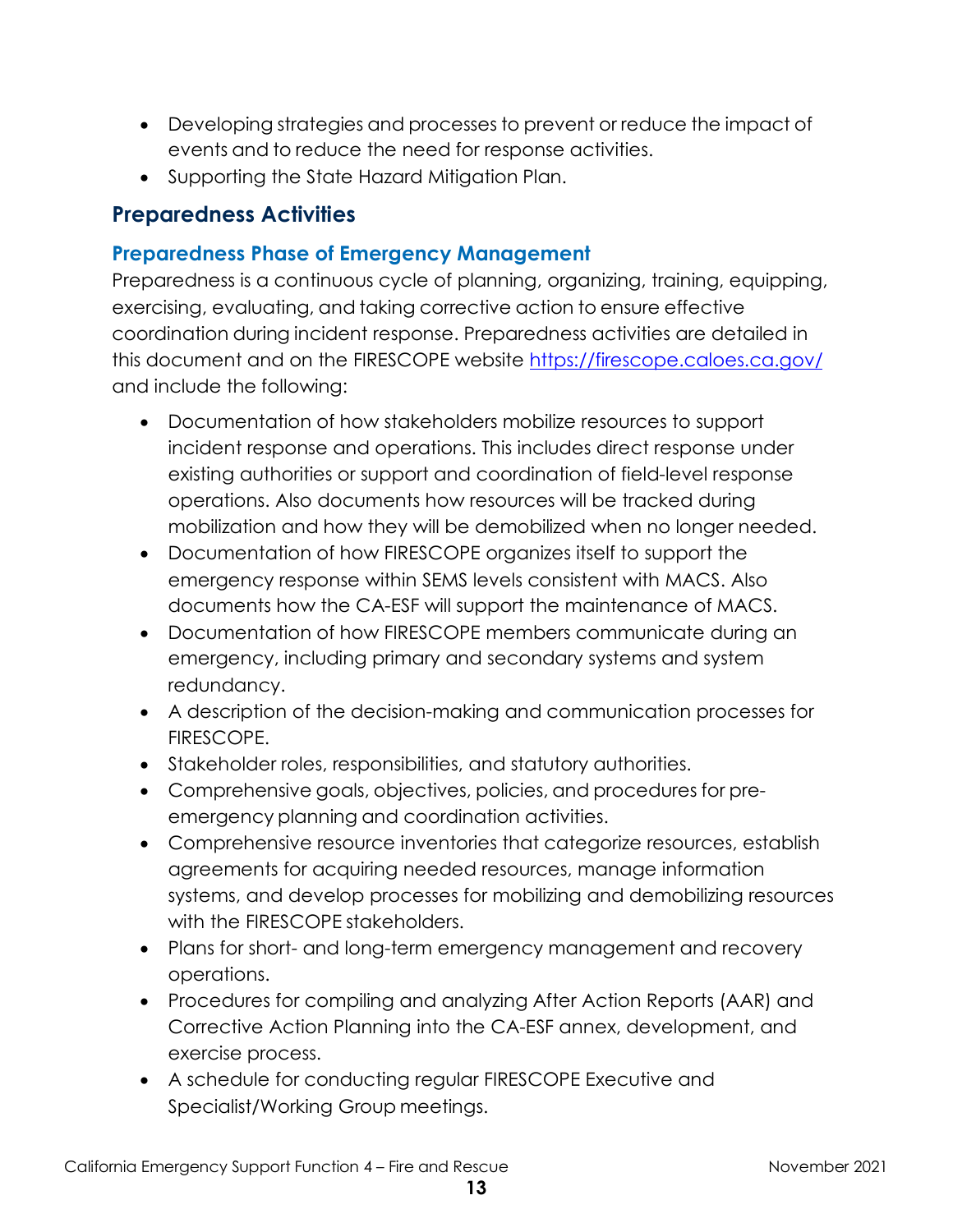- Procedures for incident prioritization, critical resource allocation, integrated communications systems, and information coordination.
- Comprehensive resource inventory typing for the FIRESCOPE stakeholders.
- A comprehensive Emergency Resource Directory that provides the list of CA-ESF resources necessary to support operations.
- A listing of interagency inventory, cost-sharing, and equipment cost agreements that are in place to support sharing or resources.
- Details on coordination with the Preparedness Division of Cal OES.

## <span id="page-17-0"></span>**Emergency Response Activities**

Response includes activities that address the short-term direct efforts of an incident. Response includes the execution of emergency operations plans and of mitigation activities outlined to limit the loss of life, personal injury, property damage, and other unfavorable outcomes. Response activities include the following:

- Discipline-specific subject matter expertise for all activities within the EOC organization. The CA-ESF Coordinator provides subject matter recommendations and guidance involving its members.
- Assistance from support agencies.
- Guidance in resource request processing to EOC sections.
- Recommendations on the appropriate use of resources.
- Expertise regarding the procedures, processes, and methods for obtaining resources.
- Assistance in acquiring and processing discipline-specific intelligence and information.
- Coordination with CA-ESFs within other SEMS EOC levels.
- Provision of linkage to discipline-specific MAC Groups.
- Collection of intelligence and information regarding the emergency to assist in setting priorities and objectives.
- Detailed information on scarce resources, resource allocation, and inventory.
- Recommendations during the development of AARs.
- Identification and documentation of the operating modes, including:
	- o Trigger Points/Thresholds Identifies triggers that may indicate a need toincrease the operational mode.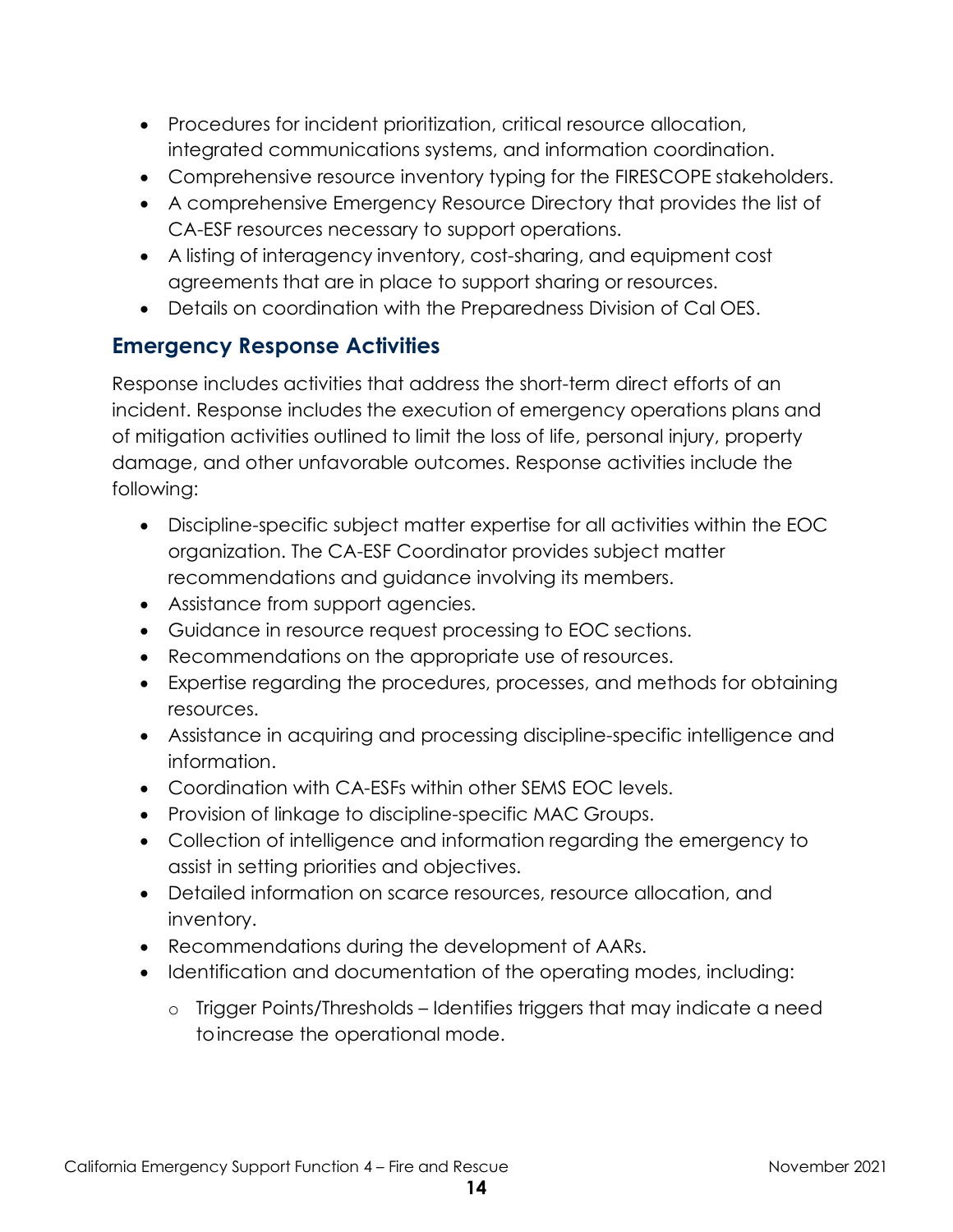- o Warning Procedures Identifies the procedures used to support warning an CA-ESF stakeholder of an approaching or imminent danger prior to an incident to determine the need to increase the level of the operational mode. This should also include steps taken by the ESF to increase readiness or to save lives and to protect property prior to an incident.
- o Alert and Notification Documents the alert and notification procedures for the CA-ESF when there is an increase in operational mode level. Confidential call lists may be developed as an attachment to the annex if not already developed in supporting operational documents.

#### **Recovery Activities**

<span id="page-18-0"></span>The recovery phase aims to restore the affected area to its pre-disaster state. It differs from the response phase in its focus; recovery efforts are concerned with issues and decisions that must be made after immediate needs are addressed. Recovery activities for FIRESCOPE include but are not limited to

- Supporting recovery activities with roles and responsibilities of CA-ESF 4 members.
- Working with other CA-ESFs to organize rapid needs assessment teams to prevent duplication of efforts.
- Supporting efficient activation and staffing of SEMS activities with FIRESCOPE Coordinators.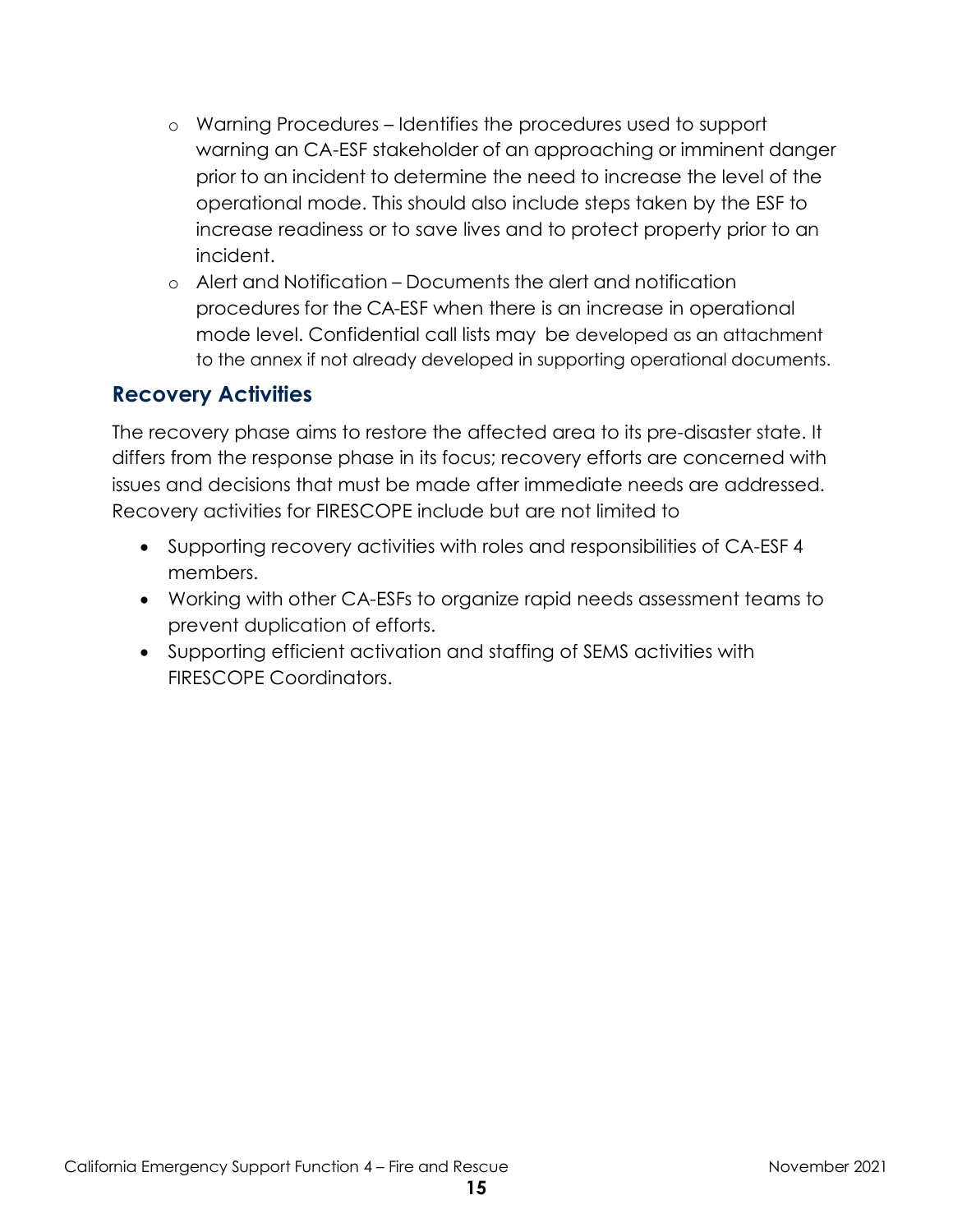## <span id="page-19-0"></span>SECTION 4 **Annex Maintenance, Training, and Exercising**

## <span id="page-19-1"></span>**Annex Maintenance**

Thresholds for reviewing and updating this annex outside of the annual maintenance cycle include, but are not limited to, the following:

- Changes to state or federal law.
- A state or federal emergency management procedural change.
- Critical corrective actions to address lessons learned from activations and/or exercises.
- Development of or advancement in emergency response capabilities.
- Periodic review as recommended by SEMS.

Proposed changes will complement existing authorities, regulations, statutes, and other plans.

After the updates to the annex have been made, a summary of the changes will be made available to all the FIRESCOPE stakeholders.

The FIRESCOPE organization maintains a plan of work covering four strategic goals

- Maintaining the FIRESCOPE decision process, identifying strategies to promote awareness of FIRESCOPE, and securing funding sources (see Exhibit 4-1).
- Improving and maintaining emergency management leadership through interagency cooperation and providing professional recommendations and technical assistance to Cal OES.
- Maintaining and improving methods for coordinating multi-agency resources for planned and unplanned events.
- Maintaining and improving common all-hazard management systems for planned and unplanned events.

## <span id="page-19-2"></span>**Working Group Meetings**

The FIRESCOPE Specialist and Working Groups assist the Task Force in the development, implementation, and maintenance of FIRESCOPE products. Representation on these groups is determined by the issues being addressed and the subsequent level of technical expertise required to ensure statewide representation.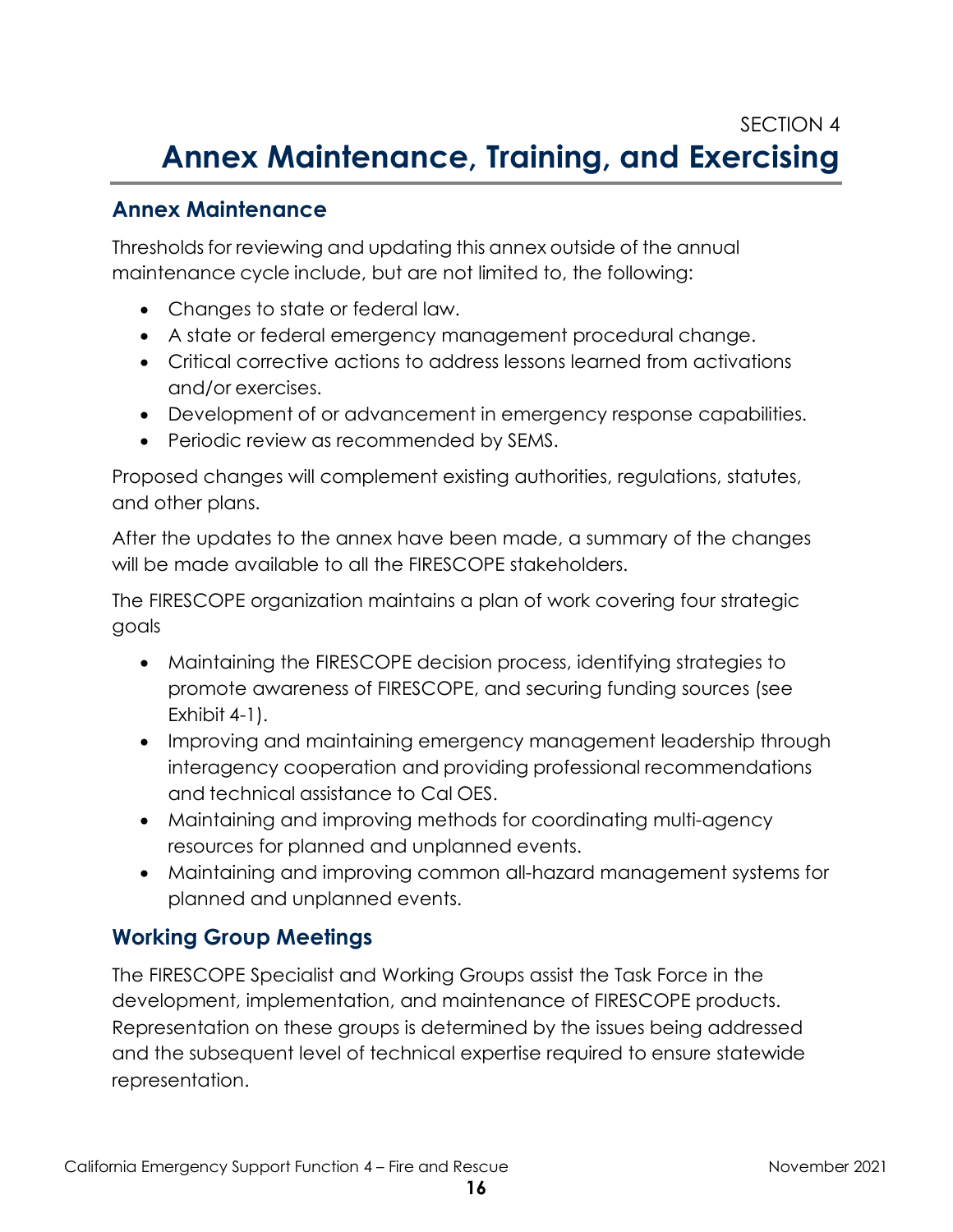The FIRESCOPE Task Force has the responsibility to determine the need for, and agency makeup of, Specialist and Working Groups and to provide direction in support of FIRESCOPE product development and maintenance.

Each Specialist/Working Group will have a Task Force Liaison responsible for providing their group with Task Force direction as needed.

For differentiating between Specialist and Working Groups, Specialist Groups are established to address long-term needs and Working Groups are established to address a specific need or short-term issue. Once the need or issue has been addressed, the Working Group will be disbanded. Working Group meeting schedules vary and can be found on the [https://firescope.caloes.ca.gov](https://firescope.caloes.ca.gov/) website.

#### **Operations Team**

The FIRESCOPE Operations Team consists of fire service personnel from Federal, State, and Local fire departments and agencies. Their primary responsibility is to provide technical expertise to the Board of Directors and professional direction to the Task Force on operational, developmental, and maintenance issues involving FIRESCOPE-developed ICS and MACS components.

The Operations Team further serves as the reviewing body for Task Forceproduced productsand determines which products and issues provided by the Task Force need to be forwarded to the Board of Directors for consideration and direction. The Operations Team provides direct technical and staff support to the Executive Coordinator in carrying out direction provided by the FIRESCOPE Board of Directors.

#### **FIRESCOPE Task Force**

The FIRESCOPE Task Force is representative of FIRESCOPE Board of Director Member Agencies with representatives providing operational and functional expertise in the areas of mutual aid, ICS, and MACS. The FIRESCOPE Board of Directors is responsible for determining Task Force size and agency makeup.

The FIRESCOPE Task Forces' primary responsibilities include providing technical expertise and support to the FIRESCOPE Operations Team and the FIRESCOPE Executive Coordinator and addressing issues influencing Mutual Aid, ICS, and MACS applications. Additionally, they are responsible for coordinating with the National Wildlife Coordinating Group (NWCG) and the National Incident Management System (NIMS) committees in addressing ICS and MACS applications to ensure that FIRESCOPE-developed products are compatible with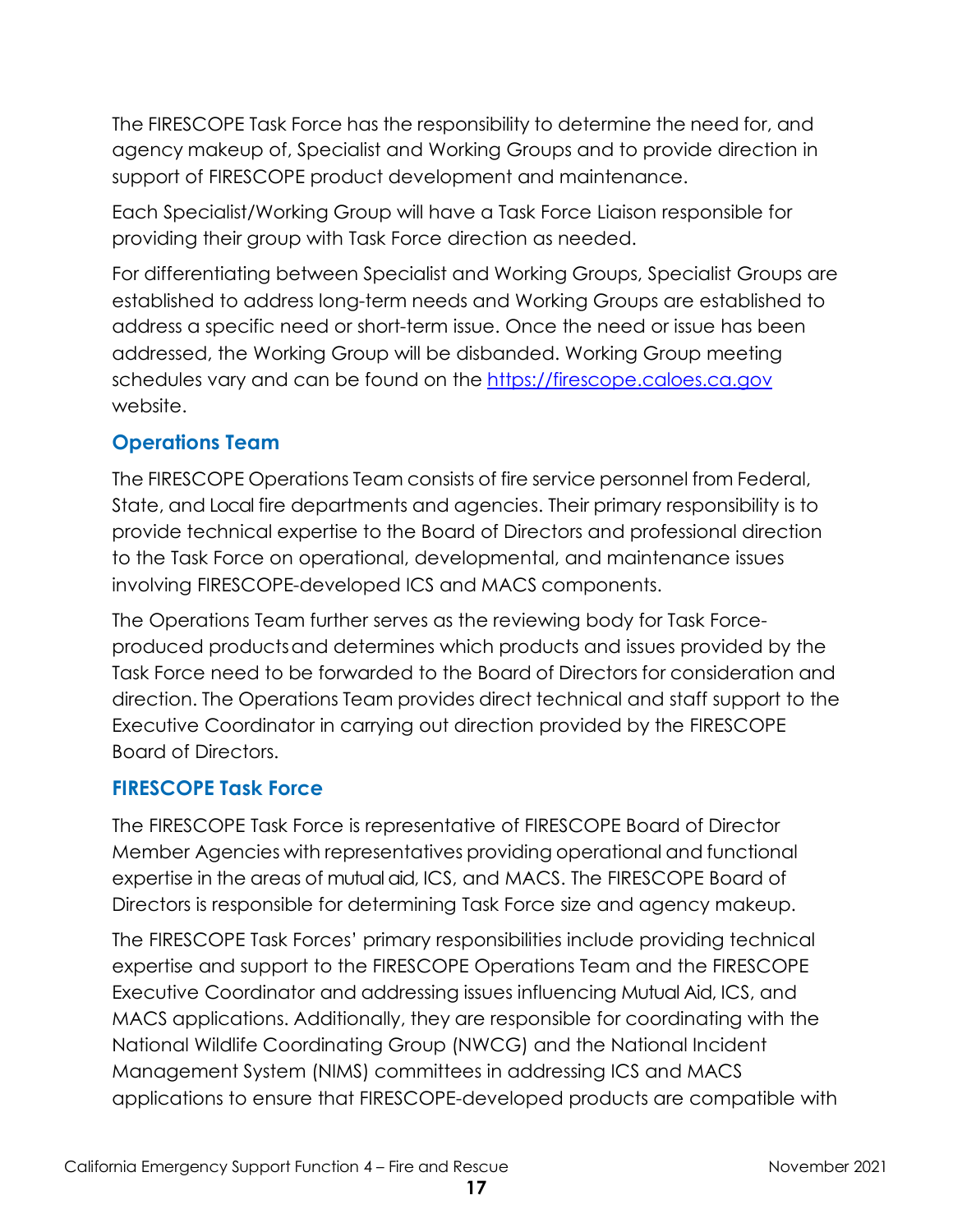NWCG/NIMS-developed products.

The FIRESCOPE Task Force serves as the technical staffing element, providing recommendations to the Operations Team on issues influencing ICS and MACS components. The Task Force provides a level of quality control in the development and application of FIRESCOPE products and coordination with NWCG/NIMS on common issues that influence ICS and MACS development at the national level.

## <span id="page-21-0"></span>**Training and Exercising**

Training is a key component of FIRESCOPE and involves ongoing development and maintenance by the stakeholders under the oversight of the FIRESCOPE Board of Directors. FIRESCOPE strives to maintain emergency management standardization among all stakeholders and has, over the past 50 years, developed and maintained numerous training courses and materials.

Because fire and rescue-related emergencies are daily occurrences throughout California, FIRESCOPE stakeholders frequently exercise, practice, and test the training standards. FIRESCOPE reviews AARs to evaluate performance and standard practices and initiates internal actions to mitigate future adverse reoccurrences among its stakeholders.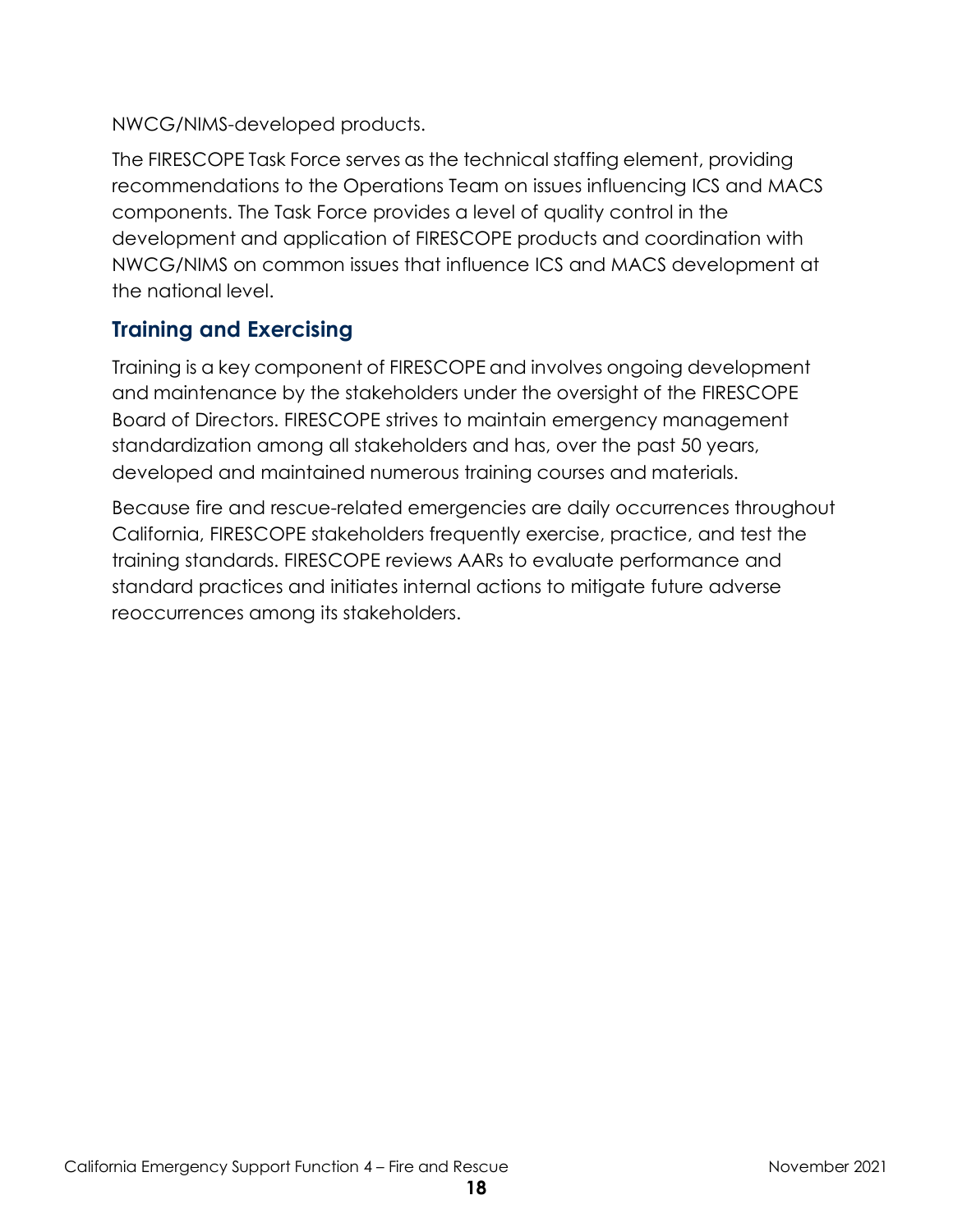## ATTACHMENT 1

## **Glossary of Terms and Acronyms**

<span id="page-22-0"></span>

| <b>Term</b>      | <b>Definition</b>                                                                             |  |
|------------------|-----------------------------------------------------------------------------------------------|--|
| AAR              | After Action Report                                                                           |  |
| <b>BIA</b>       | US Department of Interior Bureau of Indian Affairs                                            |  |
| <b>BLM</b>       | US Department of Interior Bureau of Land Management                                           |  |
| CA-ESF           | California Emergency Support Function                                                         |  |
| <b>CAL FIRE</b>  | California Department of Forestry and Fire Protection                                         |  |
| Cal OES          | California Governor's Office of Emergency Services                                            |  |
| CCC              | <b>California Conservation Corps</b>                                                          |  |
| <b>CFAA</b>      | California Fire Assistance Agreement                                                          |  |
| <b>CFMA</b>      | California Master Cooperative Wildland Fire Management and<br>Stafford Act Response Agreement |  |
| <b>DPA</b>       | <b>Direct Protection Area</b>                                                                 |  |
| <b>EMAC</b>      | <b>Emergency Management Assistance Compact</b>                                                |  |
| EOC              | <b>Emergency Operations Center</b>                                                            |  |
| <b>ESA</b>       | California Emergency Services Act                                                             |  |
| <b>FIRESCOPE</b> | Firefighting RESources of California Organized for Potential<br><b>E</b> mergencies           |  |
| <b>FWS</b>       | US Department of Interior Fish and Wildlife Service                                           |  |
| ICS              | Incident Command System                                                                       |  |
| <b>MACS</b>      | Multi-Agency Coordination System                                                              |  |
| <b>MMAA</b>      | Master Mutual Aid Agreement                                                                   |  |
| <b>NIMS</b>      | National Incident Management System                                                           |  |
| <b>NPS</b>       | US Department of Interior National Park Service                                               |  |
| <b>NWCG</b>      | National Wildfire Coordinating Group                                                          |  |
| OEM/OES          | Office of Emergency Management or Services                                                    |  |
| <b>SEMS</b>      | Standardized Emergency Management System                                                      |  |
| <b>SEP</b>       | State of California Emergency Plan                                                            |  |